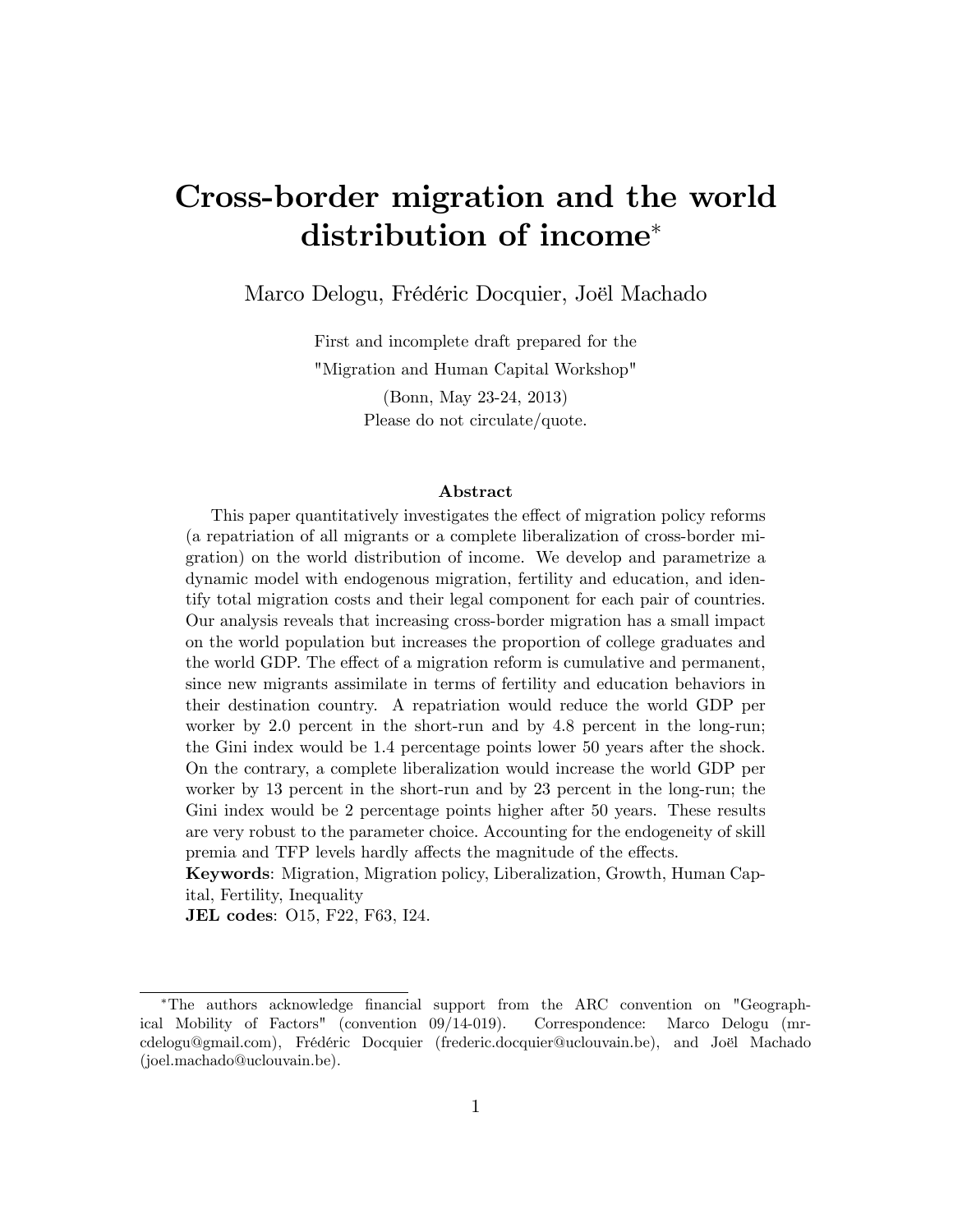# 1 Introduction

Inequality in the world distribution of income has steadily worsened since the industrial revolution. The Gini coefficient has increased from  $0.50$  to about  $0.65$  over that period and between-country inequality has become the major source of inequality (Bourguignon and Morrisson, 2002). Indeed, average growth rates in poor countries have been lower than growth rates in industrialized countries for the last two centuries. Divergence is not ineluctable. There are clearly forces that create the potential for explosive growth in poor countries and some countries (China, India, Brazil, etc.) and regions (East Asia) behind the technological frontier have experienced episodes of rapid growth. But there are also strong forces for stagnation or "implosive" decline. In particular, lack of economic growth, rampant poverty and correlates of poverty (bad institutions, discriminations, political repression, lack of freedoms, etc.) motivate people to flee their own country; with highly skilled workers found to be far more responsive to economic push-pull factors when compared to the low skilled (see Grogger and Hanson, 2011, or Docquier et al., 2007). This paper investigates the role of international migration in shaping the evolution of the world income and its distribution among the world's citizens. Our goal is to simulate how two drastic migration policy reforms, a repatriation of all migants to their home country or a complete liberalization of cross-boder migration, could affect the world distribution of income.

Although the percentage of international migrants in the world population has been stable and low since World War II (around 3 percent according to the United Nations database), immigration rates in high-income countries have been multiplied by three since 1960, following the same trajectory as the world trade/GDP ratio. An increasing proportion of these migrants come from developing countries and are more educated than those left behind (Docquier et al., 2009). Positive selection in emigration results from skill-biased private incentives to emigrate and selective immigration policies conducted in receiving industrialized countries. Brain drain rates observed in 2000 range from a few percent of the high-skilled native labor force to 85 percent in the most affected countries. The latter are small, poor, English-speaking countries located under the tropics. Most high-skilled migrants move to high-income countries (Docquier et al., 2007). Hence, high-skilled migration has been viewed as contributing to increased inequality at the international level, with rich countries becoming richer at the expense of poor countries. As for desired migration, the recent Gallup World Survey (see Esipova et al., 2011) estimates the number of adults who would like to emigrate permanently to another country and where they would like to go. It reveals that by 2007, nearly 700 million adults wanted to permanently emigrate to another country if they wouldbe given the opportunity. Most of these would-be migrants originate from poor countries and in particular from sub-Saharan Africa. People with higher education are the most likely to express a desire to emigrate although positive selection in desired migration is much smaller than in effective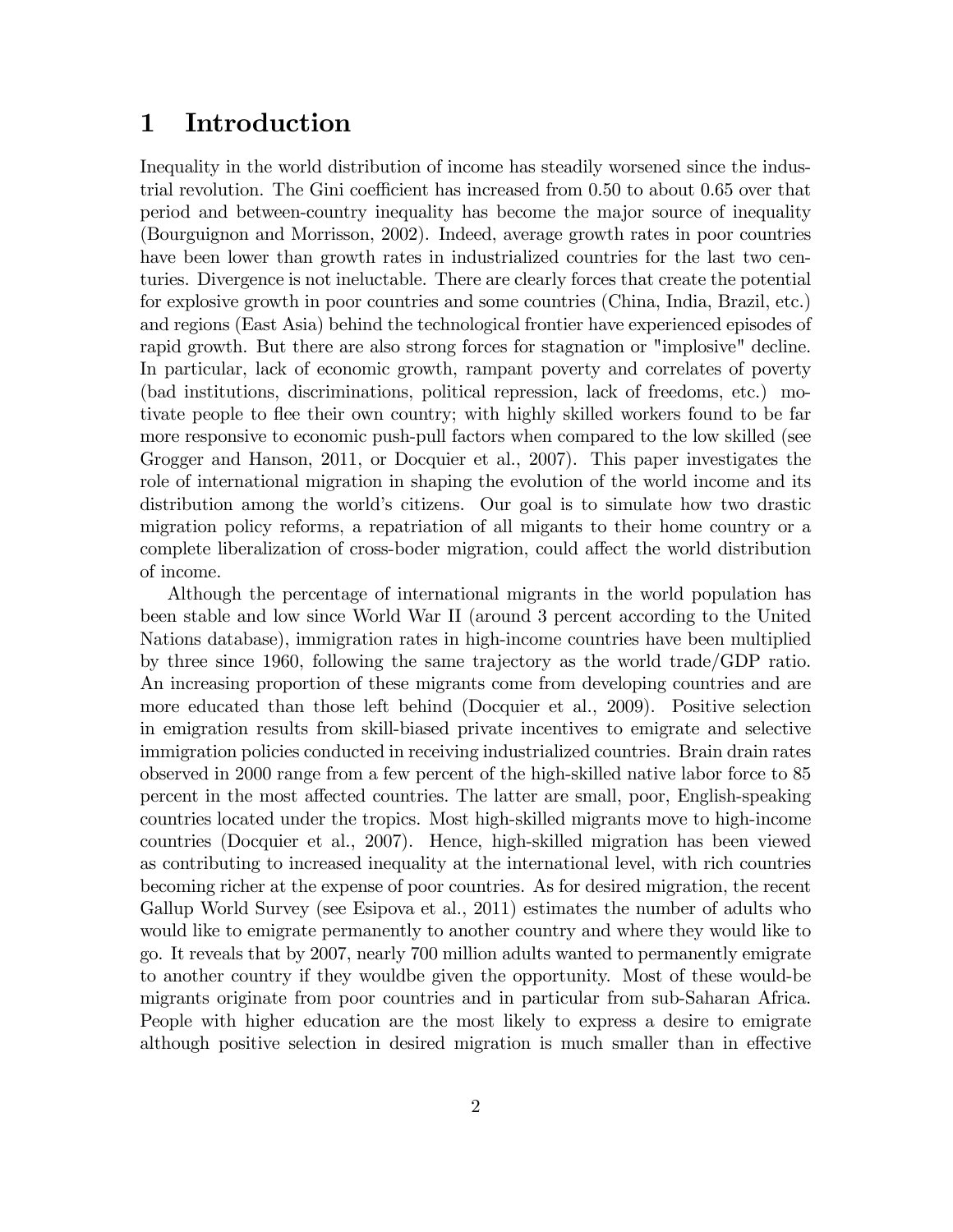migration. The average skill ratio of desires to emigrate is around 1.5 in low-income countries while the same ratio computed for effective migration ranges between 10 and 20. Two-thirds of these potential migrants named the United States as the top desired destination; other important destinations are Canada, European countries and Saudi Arabia.

Absence of longitudinal data makes it difficult to assess the impact of crossborder migration on inequality retrospectively. However, from the databases described above, we have a better knowledge of the size and the educational structure of current migration áows and of prospective migration (i.e. people who intend to emigrate). These databases can be used to predict the impact of drastic migration policy reforms on the geographic allocation of human capital and the time path of income inequality. In particular, the question addressed in this paper is: What would be the world distribution of income if migrants were repatriated to their country of origin, or if all prospective migrants were allowed to move after 2025?

This paper combines several strands of literature. First, it contributes to the literature on income convergence and income inequality across nations. Bourguignon and Morrisson (2002) or Pritchett (1997) documented that inequality of world distribution of income worsened between the industrial revolution and World War I (the Gini index increased from 0.50 to 0.61), and has grown much more slowly since then (the Gini coefficient reached 0.64 in 1950, and 0.66 in the 1990's). In the early 19th century most inequality was due to differences within countries; later, it was due to differences between countries. The Theil index decomposition shows that the withincountry inequality index decreased between 1820 and 1950, and has been relatively stable since then. On the contrary, the between-country index has steadily increased between 1820 and World War II, and has been relatively stable until 1992, a result due to two contrasting forces. On the one hand, the (sigma-) convergence literature has revealed that dispersion of income per capita across countries has increased since World War II. Figure 1.a shows that the dispersion of GDP per capita (in PPP value) increased between 1980 and 2008. The interquartile ratio, Q75/Q25, increased by 40 percent in that period, a phenomenon essentially due to the deterioration of the Q50/Q25 ratio. In addition, as illustrated on Figure 1.b, beta-convergence studies show that growth rates in poor countries have been lower or equal to the growth rate in rich countries (Barro and Sala-I-Martin 1992, Quah 1993). Figure 1.c shows that this results also hold on a very long period (1820-2000). On the other hand, very populated countries such as China and India have taken off since the late eighties. This is illustrated on Figure 1.d which uses the same data as Figure 1b, but accounts for the demographic size of countries (bubble sizes are proportional to population). Figure 1.d suggests that a population-weighted beta-convergence analysis would reveal a decrease in between-country inequality. This explains why Sala-I-Martin (2006) found a significant decrease in inequality indices during the 1990's. Still, between-country inequality represents today the major source of inequality (about two-third of the Theil index) and it is worth investigating its causes.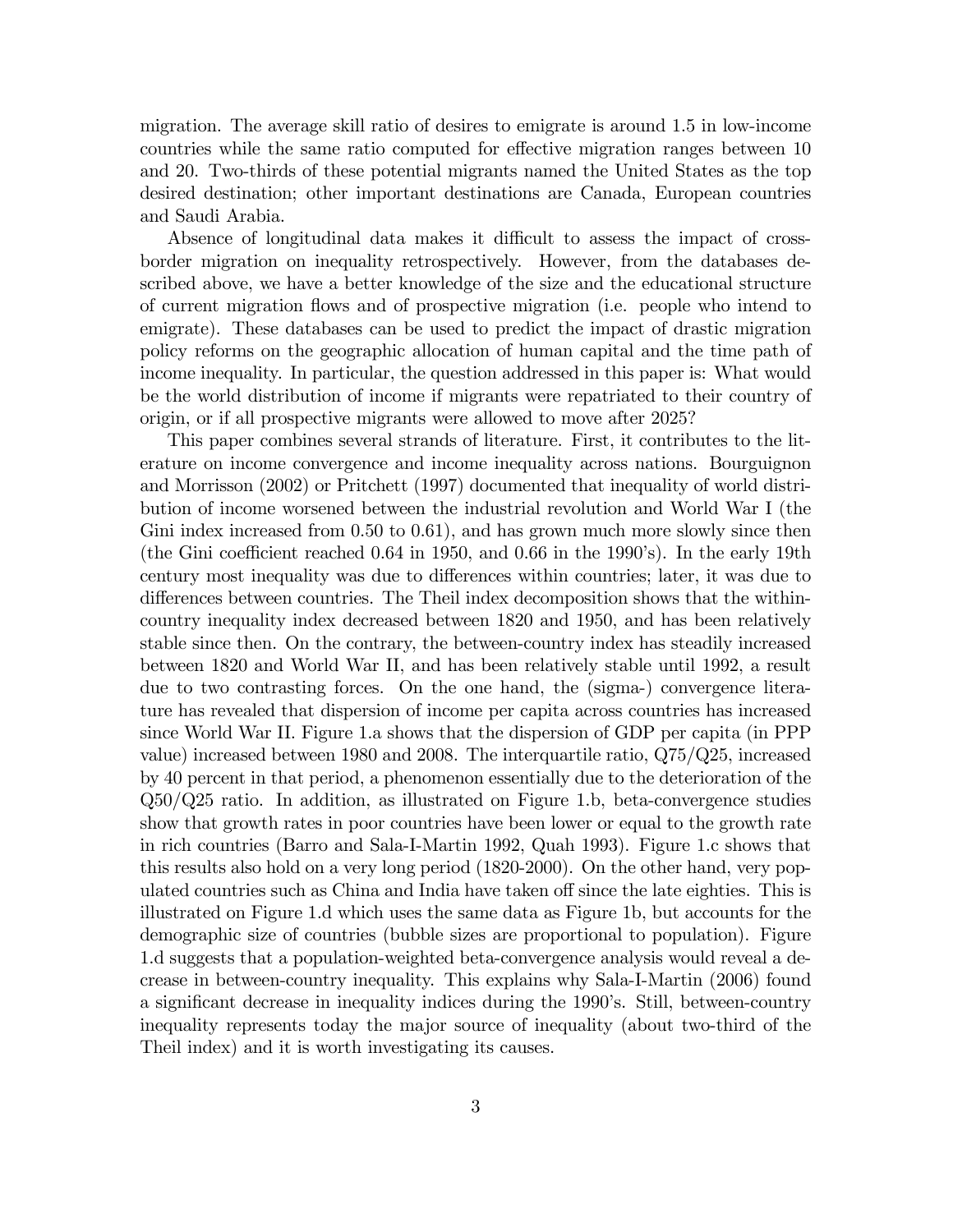

Note. On Figures 1.a, 1.b and 1.d, GDP per capita is measured in PPP value (Source: World Development Indicators, 2010, 174 countries). Note. On Figures 1.a, 1.b and 1.d, GDP per capita is measured in PPP value (Source: World Development Indicators, 2010, 174 countries). On Figure 1.c, GDP per capita is measured in 1990 International Geary-Khamis dollars (Source: Maddison database, 59 countries) On Figure 1.c, GDP per capita is measured in 1990 International Geary-Khamis dollars (Source: Maddison database, 59 countries)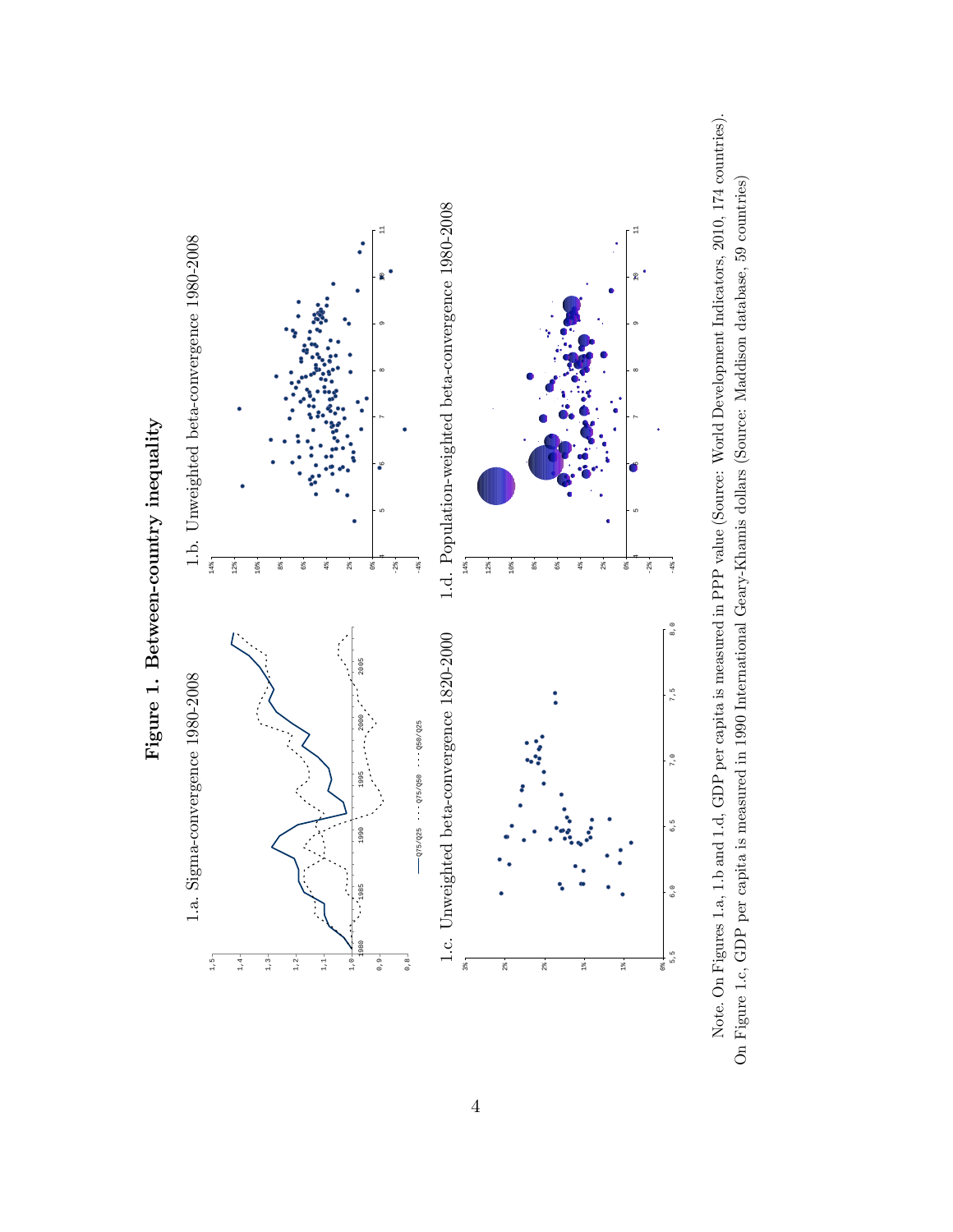A second wave of studies has investigated the effect of a complete liberalization of cross-border migration on the world GDP and its distribution across countries. Most of them assumed that liberalization leads to wage equalization across countries, which implies that about 50 percent of the world population would live in a foreign country after liberalization. These studies predict that eliminating all restrictions to labor mobility would induce huge efficiency gains in the range of 50 to 150 percent of world GDP. A summary of these predictions is provided in Clemens (2011). Another study by di Giovanni et al. (2012) argued that the welfare gains from migration can be magnified if migration increases market size and the number of varieties in the North and induces large amounts of remittances in the South. The first study accounting for the existence of "incompressible" moving costs is Docquier, Machado and Sekkat  $(2012)$ . They quantified the effect of liberalization on the world economy using a model jointly endogenizing migration decisions and economic performances. Their model is calibrated using data on desired migration from the Gallup World Survey (see Esipova et al., 2011). In partial equilibrium or in general equilibrium without externality, they predict a 17 percent increase in the world GDP ater a liberalization. When human capital externalities are accounted for, the effect varies between 2 and 4 percent. All papers in this literature disregard the effect of effective migration and/or migration prospects on education and fertility decisions. These effects will be accounted for in this study.

Third, another set of studies has focused on the effect of skilled-biased emigration on development.<sup>1</sup> The brain drain has both detrimental and beneficial effects for origin countries. This new literature characterizes the conditions under which the net effect of high-skilled emigration on development and welfare is positive or negative in the origin country. The main contribution of this recent literature is that it is evidence-based, something which was not possible until recently due to the lack of decent comparative data on international migration by educational attainment. In line with the above studies, Mountford and Rapoport (2011) developed a model with endogenous education, fertility, and migration decisions by individual agents in both the sending and receiving economies. They show that high-skilled migration may improve the growth rate, and reduce the fertility rate, of all economies in the world. Furthermore, when both receiving and sending economies benefit from brain drain migration, it is possible that the more advanced economy benefits most from this process and for world inequality to increase as a result. In the case a brain gain is observed in large emigration countries, a shock in high-skilled emigration leads to a decrease in world inequality in the next few decades as large countries grow, but then a renewed increase as the forces for divergence become increasingly dominant. Our model will aslo establish a link between emigration prospects and education decisions, and will propose solid micro-foundations for the "brain gain" mechanism.

In order to study the impact of global migration policy reforms on the world

<sup>&</sup>lt;sup>1</sup>See Docquier and Rapoport (2012) for a review of this literature with a special focus on macro and micro evidence.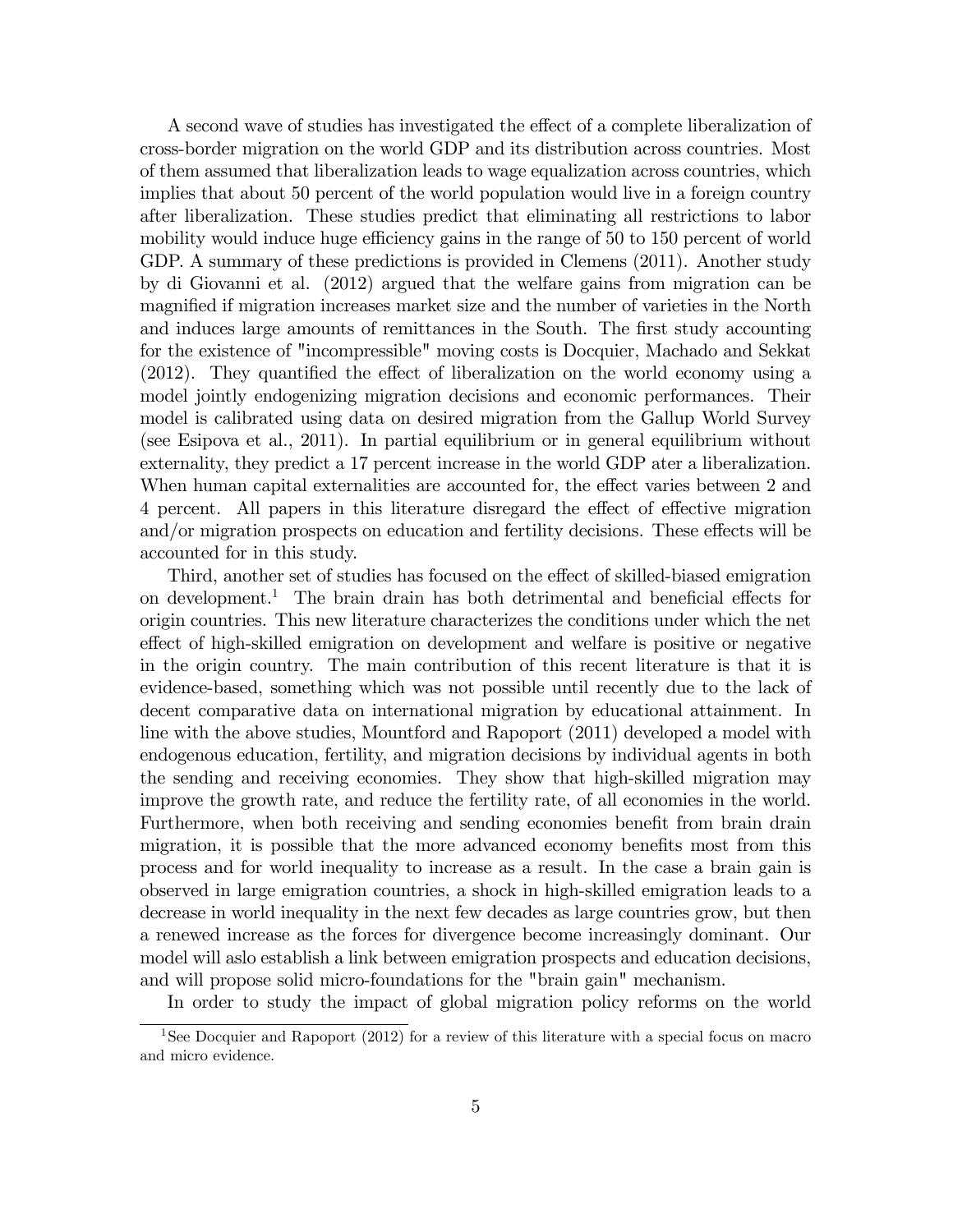economy, we use an abstract two-class (college graduates and the less educated) overlapping-generations model which highlights the major economic mechanisms underlying wage inequality and decisions about migration, fertility and education. We then confront theory to data. Although the model is large (because 195 countries are included), the mechanisms are transparent. The model has only a few equations per country, uses relatively consensual micro-foundations, and can be parametrized using proper identification methods. Such a quantitative theory approach is now the dominant research paradigm used by economists incorporating rational expectations and dynamic choice into short-run macroeconomic and monetary economics models (King, 1995). However, little has been done so far in comparative development studies. We calibrate the model to Öt the evolution of the world economy between 1975 and 2000 and to fit the demographic projections of the United Nations for the period 2000-2075. We simulate two permanent migration shocks, a complete repatriation of cross-border migrants to their home country and a complete liberalization of migration from 2025, and investigate their effect on the world economy and the world distribution of income. Our main results are the following:

- Our Örst set of simulations considers exogenous TFP and skill premium trajectories in all countries. In the short-run, repatriating migrants to their home country would reduce the world GDP per worker and the Gini index by 2.0 percent and 0.8 percentage points, respectively (the same order of magnitude as in Kapur and McHale 2009). On the contrary, liberalizing migration would increase the world GDP and the Gini index by 13.3 percent and 1.8 percentage points, respectively (the same order of magnitude as in Docquier et al., 2012a).
- For the first time, we can characterize the dynamics of the world economy response to migration policy reforms. Although the migration response is decreasing over time (18 percent of foreigners in 2025, 15.5 percent in 2075 in case of a liberalization), the effects on the World GDP and the Gini index are increasing over time. In the long-run, repatriating migrants to their home country would reduce the world GDP per worker and the Gini index by 4.8 percent and 1.4 percentage points, respectively. On the contrary, liberalizing migration would increase the world GDP per worker and the Gini index by 22.9 percent and 2.4 percentage points, respectively. This is due to a cumulative impact of education and migration decisions: new migrants assimilate in terms of fertility and investments in children's education. Newly educated children in rich destination countries will have a greater probability to become high-skilled.
- Endogeneity of fertility decisions has a relatively low impact on our results while accounting for brain gain mechanism modifies the world proportion of educated: this effect accounts for two-thirds of the short-run and long-run impacts on the world proportion of college graduates and GDP per worker.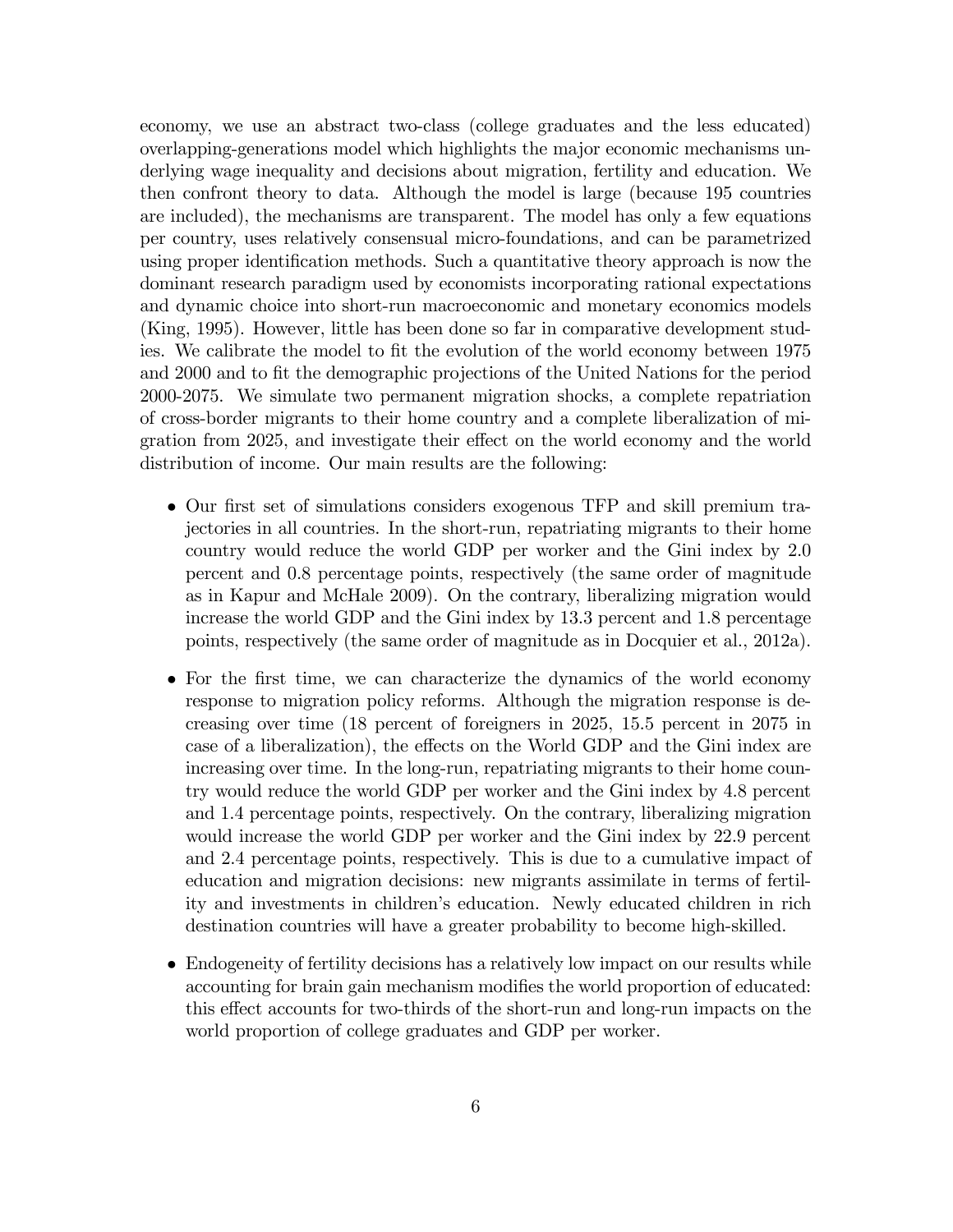- In a model with endogenous skill premia or technological externalities of human capital on the TFP, the effects are very similar. In case of a liberalization, new migrants are more educated than natives left behind (positive selection in emigration) but less educated than workers in destination countries (negative selection in immigration). Other things being equal, a liberalization would reduce the proportion of high-skilled workers in all regions (as in Docquier et al., 2012a). However this mechanism is compensated by greater investments in education. Overall, the skill premia and TFP responses to migration policy reforms are negligible.
- Accounting for remittances **To be done**

The rest of this paper is organized as following. Section 2 describes the model. Its parametrization is presented in Section 3. Results are then commented in Section 4. Finally, Section 5 concludes.

### 2 The model

Our overlapping-generations model distinguishes three types of workers (high-skilled, low-skilled and young workers) and I countries. At each period of time, a generation of adults and another generation of non-adults coexist. The number of native adults from country i at time t is denoted by  $N_{i,t}$ , and their skill type s is equal to h for highskilled workers (i.e. college graduates) and to l for the less educated or low-skilled. We have  $N_{i,t}^s$  natives of type s. Each native adult decides whether to acquire higher education or not (we have  $N_{i,t}^h = z_{i,t} N_{i,t}$  and  $N_{i,t}^l = (1 - z_{i,t}) N_{i,t}$ ), where to locate (we denote by  $N_{ij,t}^s$  the number of type-s adults moving from country i that move to country  $j$ , and how to allocate her/his resources between consumption, raising children, and providing basic education to a fraction of them. The labor force of type  $s$  in country  $i$  is defined as:

$$
L_{i,t}^s = \sum_{k=1}^I N_{ki,t}^s; \quad L_{i,t} = L_{i,t}^h + L_{i,t}^l,
$$
\n(1)

and the proportion of college graduates in the resident adult population equals

$$
h_{i,t} = \frac{L_{i,t}^h}{L_{i,t}}
$$

It can be lower or larger than the proportion of college graduates in the native adult population,  $z_{i,t}$ , according to the migration-induced net balance of high-skilled and low-skilled labor.

Each country produces a homogenous good and is characterized by a production technology which is linear in high-skilled and low-skilled labor. Extensions with endogenous skill premium and total factor productivity will also be considered. Young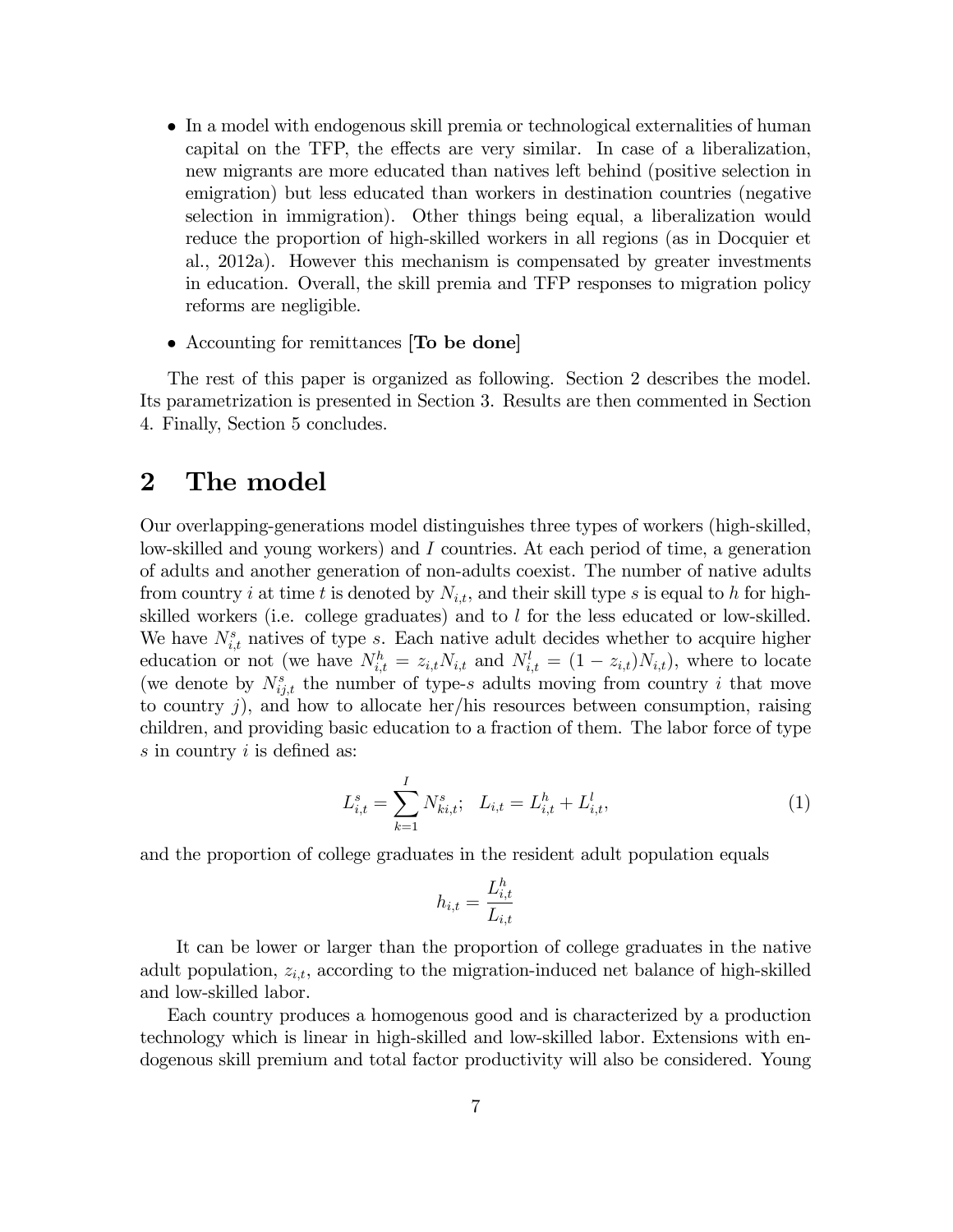individuals can also supply labor, being considered as perfect substitutes for lowskilled workers, albeit less productive.

The utility of an adult of type s, born in country  $k$ , living in country  $i$  can be written as

$$
U^s_{ki,t}=\ln v^s_{i,t}+\ln(1-x^s_{ki,t})-\ln\tau^s+\varepsilon^s_{ki,t}
$$

where  $\ln v_{i,t}^s \in \mathbb{R}$  is the deterministic component of utility,  $x_{ki,t}^s \in [0,1]$  measures total effort required to move from country k to country i (such that  $x_{ii,t}^s = 0$ ),  $\tau^s \ge 1$ is the individual-specific effort required to acquire college education (with  $\ln \tau^l = 0$ and  $\ln \tau^h \geq 0$ ,  $\varepsilon^s_{ki,t} \in \Re$  is the individual-specific random taste for migrating from country  $k$  to  $i$ . As for the latter two variables, individual subscripts are omitted for convenience.

For each adult, the timing of decisions is the following:

- First,  $\tau$  is revealed. New adults do not know their migration type  $(\varepsilon_{ki,t}^s)$  and form expectations about the expected utility gain from being educated or not. Comparing the expected gain from education with the effort required to educate  $(\ln \tau^s)$ , young adults with basic education decide whether to acquire college education or not. Young adults without basic education have no access to college. Basic education is predetermined by parental decisions in the previous period.
- Second,  $\varepsilon_{ki,t}^s$  is revealed for all possible destinations. Adults decide whether to emigrate or not, and where to emigrate. Their migration decision is based on disparities in country characteristics  $(\ln v_{i,t}^s)$ , bilateral migration costs (reflected in  $1 - x_{ki,t}^s$ ), and the individual-specific random component  $\varepsilon_{ki,t}^s$ .
- Third, once optimal education and location decisions are reached, individuals decide about their consumption level, the number of children, and the proportion of children receiving basic education (i.e. children sent to primary and secondary schools). The remaining fraction is on the labor market or plays no role. This determines the indirect utility function  $\ln v_{i,t}^s$ .

We solve this optimization problem backward.

### 2.1 Consumption, fertility and basic education

In the third stage, utility depends on the level consumption  $(c_{j,t}^s \in \mathbb{R}^+)$ , number of children  $(n_{j,t}^s \in \mathbb{R}^+)$ , and proportion of children receiving basic education  $(q_{j,t}^s \in \mathbb{R}^+)$  $[0, 1]$ . The location- and education-specific indirect utility is defined as

$$
\ln v_{i,t}^s = \underset{c_{i,t}^s, n_{i,t}^s, q_{i,t}^s}{\arg \max} (1 - \theta) \ln c_{i,t}^s + \theta \ln n_{i,t}^s + \theta \lambda \ln q_{i,t}^s
$$
 (2)

where  $\theta \in [0, 1]$  is a parameter of preference for children, and  $\lambda \in [0, 1]$  is another parameter of preference for basic education.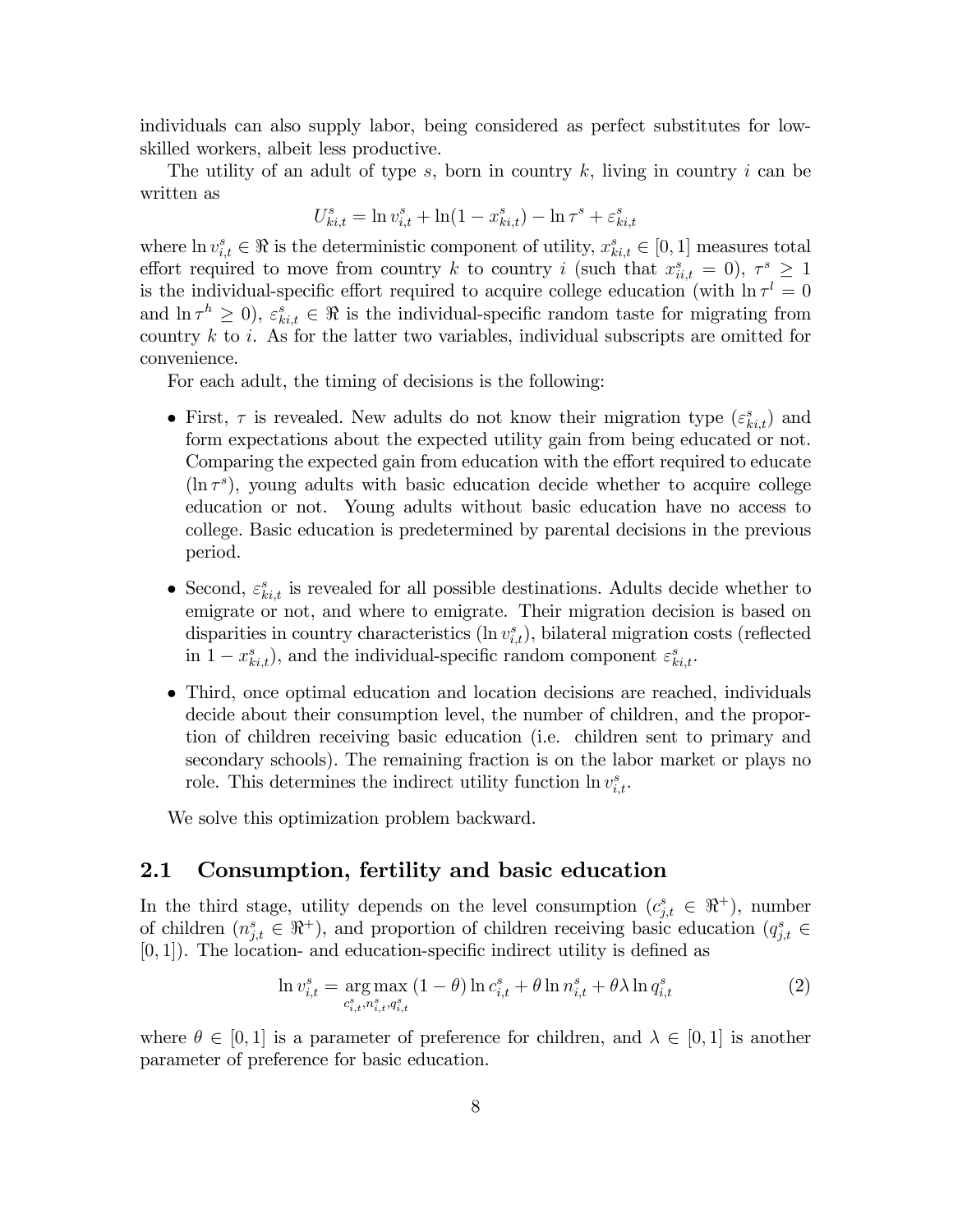Utility maximization is subject to  $q_{i,t}^s \leq 1$  and to the budget constraint:

$$
c_{i,t}^s + n_{i,t}^s q_{i,t}^s e_{i,t}^s = w_{i,t}^s (1 - \phi n_{i,t}^s) + n_{i,t}^s (1 - q_{i,t}^s) w_{i,t}^c \varphi_i^s
$$
 (3)

where  $e_{i,t}^s$  is the cost of basic education child for a parent of type s,  $\phi$  is the time cost to raise a child,  $w_{i,t}^s$  is the wage rate for a type-s worke,  $w_{i,t}^c$  is the wage rate for a child (reflecting social and institutional norms towards child labor), and  $\varphi_i^s$  is a variable measuring the extent to which parents of type  $s$  can rely on children's income (reflecting skill-specific attitudes towards child labor).

The first-order conditions are:

$$
\frac{(1-\theta)\left[\phi w_{i,t}^s + q_{i,t}^s e_{i,t}^s - (1-q_{i,t}^s) w_{i,t}^c \varphi_i^s\right]}{c_{i,t}^s} - \frac{\theta}{n_{i,t}^s} = 0 \tag{4}
$$

$$
\frac{\left(1-\theta\right)n_{i,t}^s \left[e_{i,t}^s + w_{i,t}^c \varphi_i^s\right]}{c_{i,t}^s} - \frac{\theta \lambda}{q_{i,t}^s} \ge 0 \tag{5}
$$

From (4), the total cost of children is equal to a fraction  $\theta$  of the wage rate, and total consumption is equal to the remaining fraction,  $1 - \theta$ . It follows that

$$
n_{i,t}^s = \frac{\theta w_{i,t}^s}{\phi w_{i,t}^s + q_{i,t}^s e_{i,t}^s - (1-q_{i,t}^s)w_{i,t}^c \varphi_i^s}
$$

Interior solution – Assume (5) holds with equality. Combining (4) and (5) gives the optimal fertility rate and investment in basic education:

$$
n_{i,t}^s = \frac{\theta(1-\lambda)w_{i,t}^s}{\phi w_{i,t}^s - w_{i,t}^c \varphi_i^s}
$$
\n
$$
(6)
$$

$$
q_{i,t}^s = \frac{\lambda}{1-\lambda} \frac{\phi w_{i,t}^s - w_{i,t}^c \varphi_i^s}{e_{i,t}^s + w_{i,t}^c \varphi_i^s}
$$
(7)

The fertility rate decreases with the wage rate  $(w_{i,t}^s)$  and increases with child labor's income  $(w_{i,t}^c)$ . Education increases with the wage rate  $(w_{i,t}^s)$  and decreases with its costs  $(e_{i,t})$  and with child labor's income  $(w_{i,t}^c)$ .

The condition for an interior solution writes as

$$
w_{i,t}^s \le \frac{(1-\lambda)e_{i,t}^s + w_{i,t}^c \varphi_i^s}{\phi \lambda} \tag{8}
$$

Corner solution – If (8) does not hold, we have a corner solution with  $q_{i,t}^s = 1$ . Substituting  $q_{i,t}^s = 1$  in (4) determines the fertility rate:

$$
n_{i,t}^s = \frac{\theta w_{i,t}^s}{\phi w_{i,t}^s + e_{i,t}^s}
$$
\n
$$
(9)
$$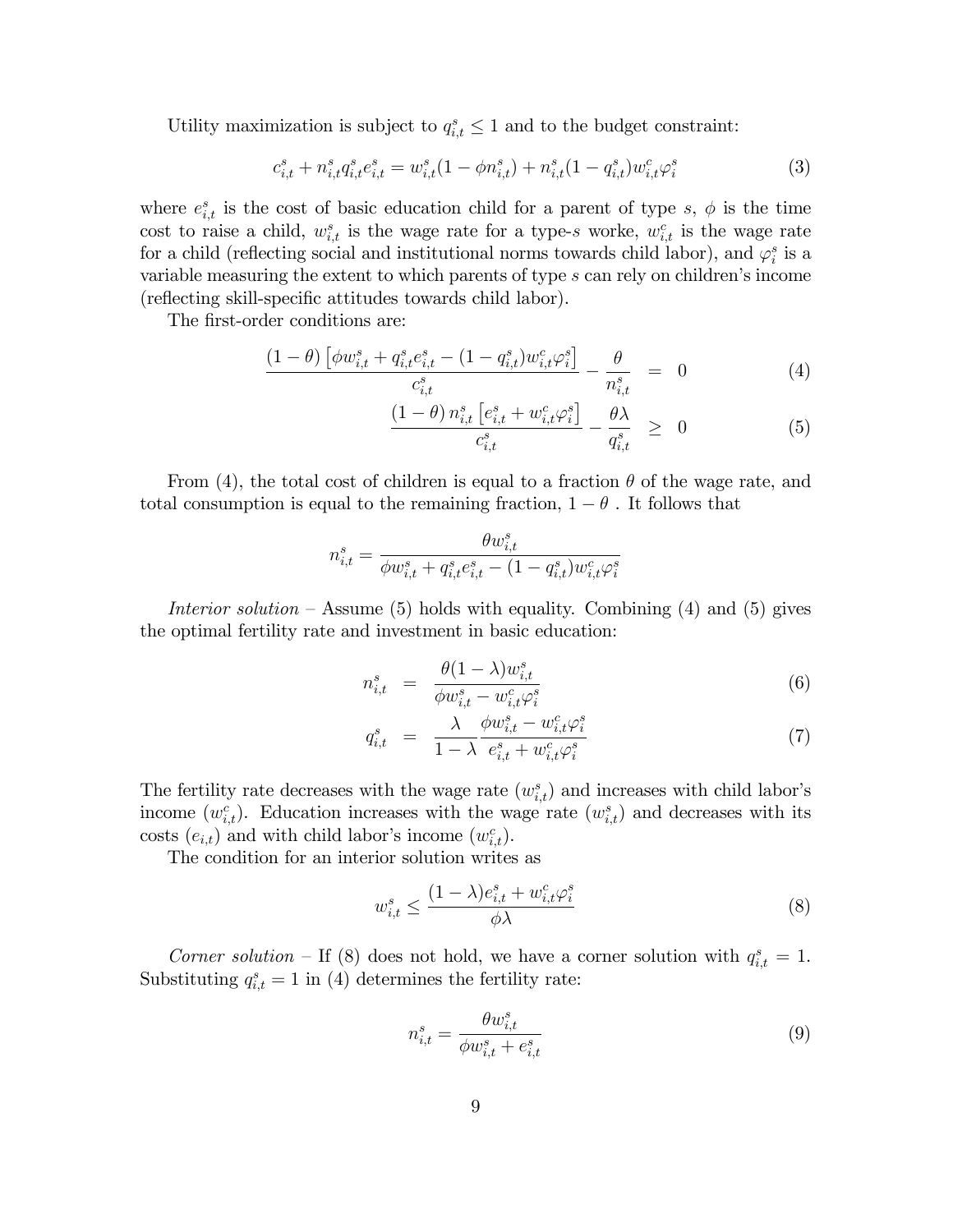### 2.2 Migration

In the second stage, individuals discover their migration tastes  $\varepsilon_{ki,t}^s$ , know the distribution of  $\ln v_{i,t}^s$  in all countries, and migration costs  $x_{ki,t}^s$  for all country pairs. They choose the location maximizing their utility. The proportion of individuals from country  $k$  choosing to emigrate to country  $i$  is given by

$$
P_{ki,t}^s = \Pr \left[ \ln v_{i,t}^s + \ln(1 - x_{ki,t}^s) + \varepsilon_{ki,t}^s = \max_j \ln v_{j,t}^s + \ln(1 - x_{kj,t}^s) + \varepsilon_{kj,t}^s \right]
$$

As standard in the literature on the determinants of migration, we assume that the random component of utility  $\varepsilon_{ki,t}^s$  follows a Type I-Extreme Value distribution (also known as the double-exponential distribution). The CDF is given by

$$
F(\varepsilon) = \exp\left[-\exp\left(-\frac{\varepsilon}{\mu} - \gamma\right)\right], \quad \varepsilon \in \Re
$$
 (10)

where  $\mu > 0$  is a scale parameter and  $\gamma \approx 0.577$  is the Euler's constant.

Under this hypothesis, the choice probabilities reduce to the multinomial logit model (see McFadden 1984):

$$
P_{ki,t}^s = \frac{e^{\left[\ln v_{i,t}^s + \ln(1 - x_{ki,t}^s)\right]/\mu}}{\sum_{j=1}^I e^{\left[\ln v_{j,t}^s + \ln(1 - x_{kj,t}^s)\right]/\mu}},
$$

The ratio of bilateral migrants to stayers is given by

$$
\frac{N_{ki,t}^s}{N_{kk,t}^s} = \frac{e^{\left[\ln v_{i,t}^s + \ln(1 - x_{ki,t}^s)\right]/\mu}}{e^{\left[\ln v_{k,t}^s\right]/\mu}}
$$
\n
$$
= (1 - x_{ki,t}^s)^{\frac{1}{\mu}} \left(\frac{v_{i,t}^s}{v_{k,t}^s}\right)^{\frac{1}{\mu}}
$$
\n(11)

### 2.3 Higher education

In the first stage, individuals do not know their migration type  $(\varepsilon_{ik,t}^s)$  but they know its distribution. Under the Type I Extreme Value distribution (10), de Palma and Kilani (2007) showed that the unconditional and conditional distributions of maximum utility coincide. Ex-ante (i.e. before knowing their migration type), individuals form expectations about the maximum utility of being college educated or not. For an individual born in country  $k$ , investing in college education gives rise to an expected utility level given by

$$
\mu \ln \sum_{i=1}^{I} e^{\left[\ln v_{i,t}^h + \ln(1 - x_{ki,t}^h)\right] / \mu} - \ln \tau = \mu \ln \sum_{i=1}^{I} (1 - x_{ki,t}^h)^{1/\mu} (v_{i,t}^h)^{1/\mu} - \ln \tau
$$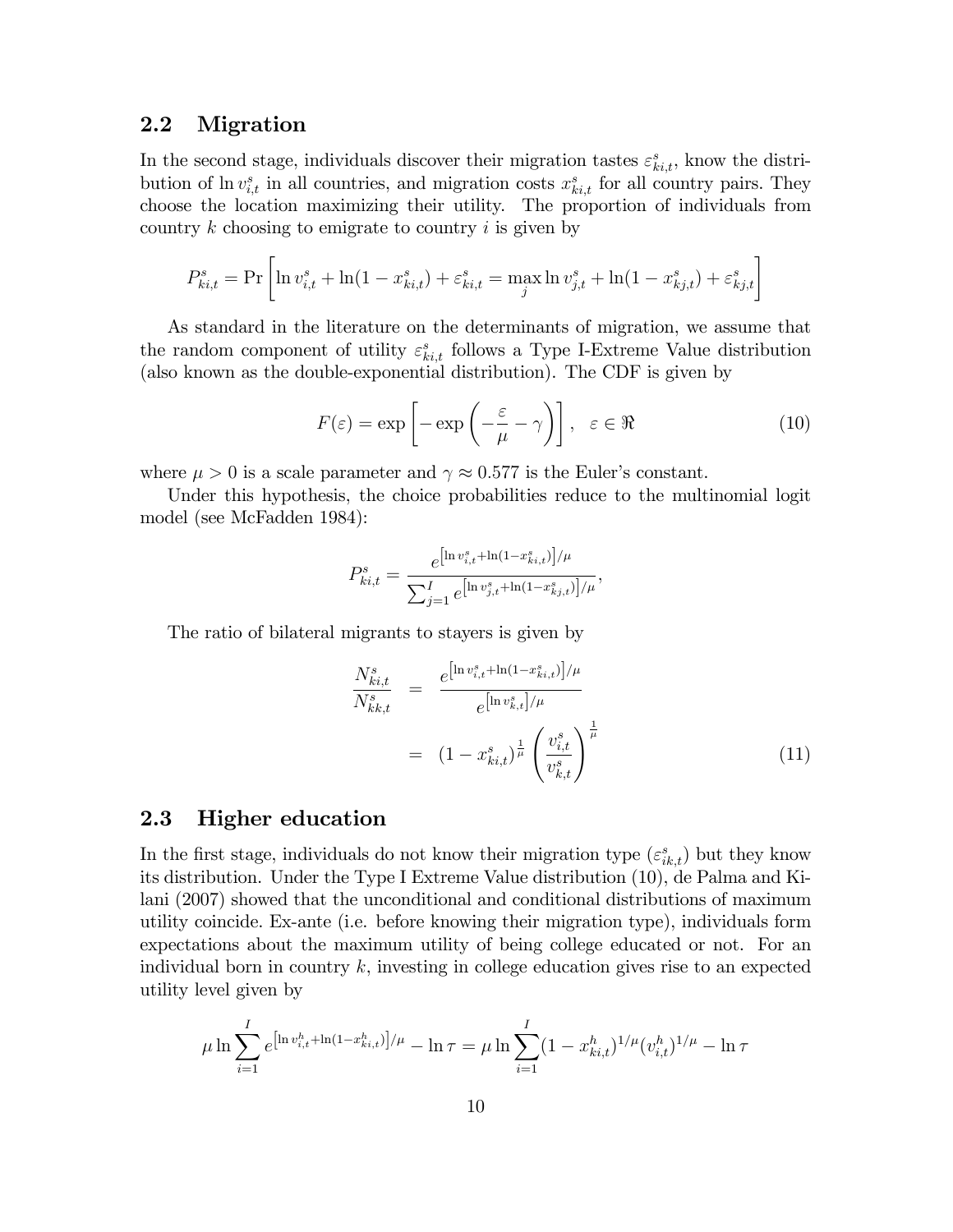whereas the expected utility of a less educated worker amounts to

$$
\mu \ln \sum_{i=1}^{I} e^{\left[\ln v_{i,t}^{l} + \ln(1 - x_{ki,t}^{l})\right] / \mu} = \mu \ln \sum_{i=1}^{I} (1 - x_{ki,t}^{l})^{1/\mu} (v_{i,t}^{l})^{1/\mu}
$$

It follows that individuals deciding to invest in higher education are such that:

$$
\ln\tau < \mu \ln\left(\frac{\sum_{i=1}^{I}(1-x_{ki,t}^h)^{1/\mu}(v_{i,t}^h)^{1/\mu}}{\sum_{i=1}^{I}(1-x_{ki,t}^l)^{1/\mu}(v_{i,t}^l)^{1/\mu}}\right)
$$

Assuming that  $\tau$  is uniformly distributed on the range  $[1, \overline{\tau}_{k,t}]$ , the proportion of individuals with basic education who decide to invest in college education is given by

$$
\pi_{k,t} = \frac{1}{\overline{\tau}_{k,t} - 1} \left( \frac{\sum_{i=1}^{I} (1 - x_{ki,t}^h)^{1/\mu} (v_{i,t}^h)^{1/\mu}}{\sum_{i=1}^{I} (1 - x_{ki,t}^l)^{1/\mu} (v_{i,t}^l)^{1/\mu}} \right)^{\mu} - \frac{1}{\overline{\tau}_{k,t} - 1}
$$
(12)

It clearly appears from (12) that a skill bias in emigration prospects  $(x_{ki,t}^h < x_{ki,t}^l)$ affects the incentive to educate, providing solid micro-foundations to the brain gain mechanism (reviewed in Docquier and Rapoport, 2012).

### 2.4 Aggregates and dynamics

From  $(6)$ , the average fertility rate in country i is given by

$$
n_{i,t} = h_{i,t} n_{i,t}^h + (1 - h_{i,t}) n_{i,t}^l
$$
\n(13)

From (6) and (7), the proportion of children with basic education is given by

$$
q_{i,t} = \frac{h_{i,t} n_{i,t}^h q_{i,t}^h + (1 - h_{i,t}) n_{i,t}^l q_{i,t}^l}{n_{i,t}}
$$
(14)

Labor supply of high-skilled adults, low-skilled adults and younger individuals are given by

$$
\ell_{i,t}^h = L_{i,t}^h (1 - \phi n_{i,t}^h)
$$
\n(15a)

$$
\ell_{i,t}^l = L_{i,t}^l (1 - \phi n_{i,t}^l) \tag{15b}
$$

$$
\ell_{i,t}^c = L_{i,t}^h n_{i,t}^h (1 - q_{i,t}^h) \varphi_i^h + L_{i,t}^l n_{i,t}^l (1 - q_{i,t}^l) \varphi_i^l
$$
\n(15c)

The equations hereinbefore allow us to characterize the dynamics of the economy. The dynamics of the native population and the proportion of college graduates in the adult population are given by

$$
N_{i,t} = L_{i,t-1} n_{i,t-1}
$$
 (16a)

$$
z_{i,t} = \pi_{i,t} q_{i,t-1} \tag{16b}
$$

It clearly appears that  $N_{i,t}$  is a pre-determined variable, whereas  $z_{i,t}$  is not.

Finally, the size of the resident labor force in (1)is the outcome of the optimal location decision in (11).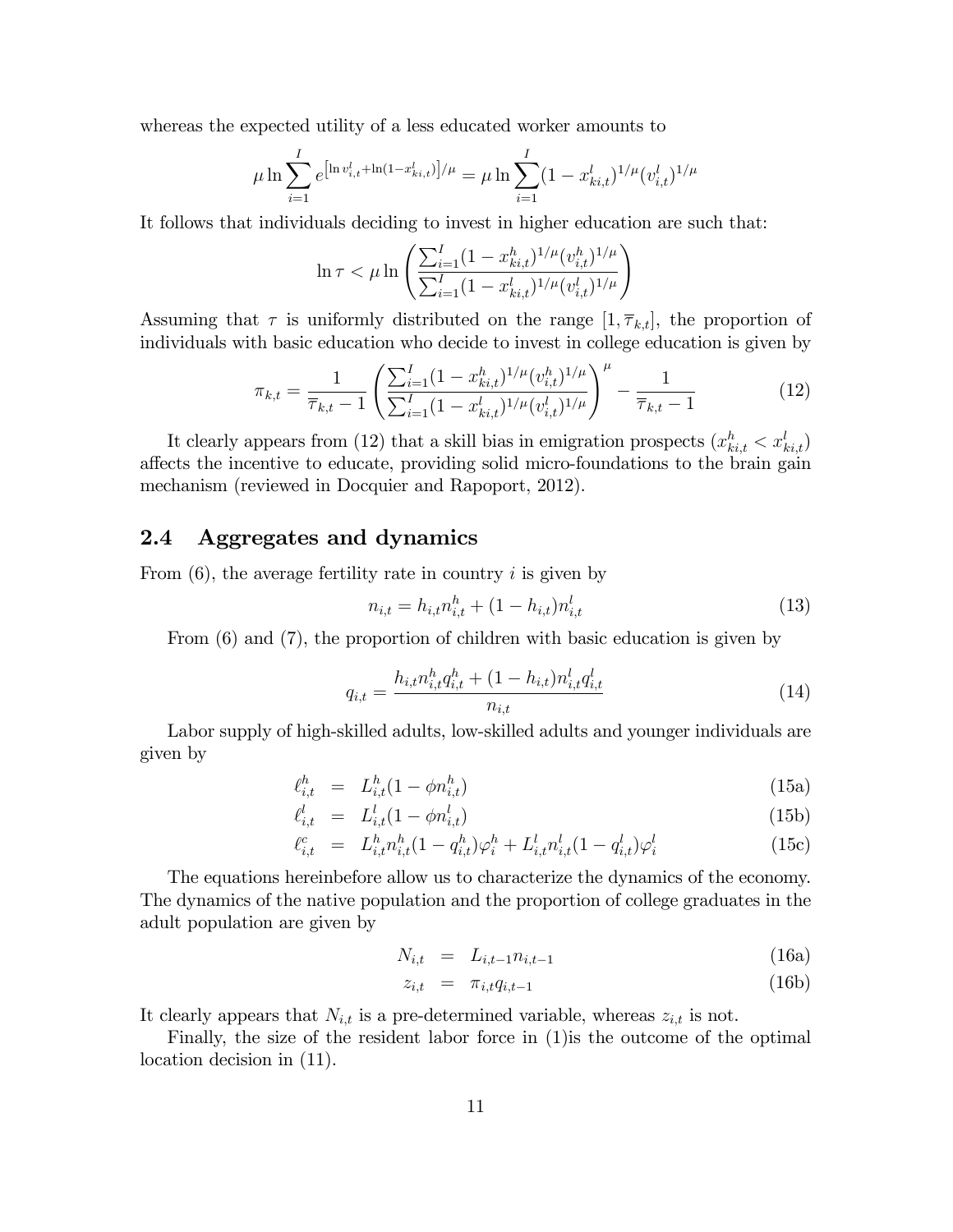### 2.5 Technology

We assume the following simple technology:

$$
Y_{i,t} = A_{i,t} \left[ \sigma_{i,t} \ell_{i,t}^h + \ell_{i,t}^l \right] \tag{17}
$$

Younger workers are employed in the informal sector (hidden part of the economy) and receive a fraction  $\omega_{i,t}$  of the low-skilled wage rate. Wage rates are given by

$$
w_{i,t}^h = A_{i,t} \sigma_{i,t} \tag{18}
$$

$$
w_{i,t}^l = A_{i,t} \tag{19}
$$

$$
w_{i,t}^c = A_{i,t} \omega_{i,t} \tag{20}
$$

In the benchmark model, we consider total factor productivity (henceforth labeled as TFP), the skill premium and the income of children as exogenous. Later, the TFP level can be modeled as a non-decreasing function of  $h_{i,t}$  (the proportion of college graduates in the adult population), and the college wage premium  $\sigma_{i,t} > 1$  can also be modeled as a non-increasing function of  $h_{i,t}$ .

### 2.6 Competitive equilibrium

Hence, an intertemporal equilibrium for the world economy can be defined as following:

**Definition 1** For a set of structural parameters  $\{\theta, \lambda, \phi, \mu\}$ , a set of country-specific exogenous variables  $\{e_{i,t}^s, \varphi_i^s, A_{i,t}, \overline{\tau}_{j,t}, \sigma_{i,t}, \omega_{i,t}\}_{\forall i,t}$ , a set of bilateral migration costs  $\{x_{ij,t}^s\}_{\forall i,j,t,s}$ , and a set of predetermined variables or initial conditions  $\{N_{i,t}, q_{i,t-1}\}_{\forall i,t}$ , an intertemporal equilibrium is a set of  $\{w_{i,t}^s, \pi_{i,t}, z_{i,t}, h_{i,t}, n_{i,t}^s, q_{i,t}^s, N_{ij,t}^s, L_{i,t}^s\}_{\forall i,j,t,s}$  such that (i) wages  $w_{i,t}^s$  maximize profits, as depicted in (18), (19) and (20), (ii) investment in higher education  $\pi_{i,t}$  maximizes expected utility, as depicted in (12), (iii) the proportion of college graduates in the native labor force satisfies  $(16b)$ ,  $(iv)$  adults<sup>†</sup> fertility rates and investment in basic education maximize location-specific utility, as depicted in (6) and (7), (v) the allocation of the world labor force maximize utility, as depicted in  $(11)$ ,  $(vi)$  aggregation constraints  $(1)$ ,  $(6)$ ,  $(14)$  are satisfied, and  $(vii)$ the evolution of the native adult population is governed by (16a)

In the rest of this paper, we parametrize a baseline intertemporal equilibrium for the world economy and simulate the effects of two drastic policy reforms, a repatriation of all migrants to their home country and a complete liberalization of cross-border migration.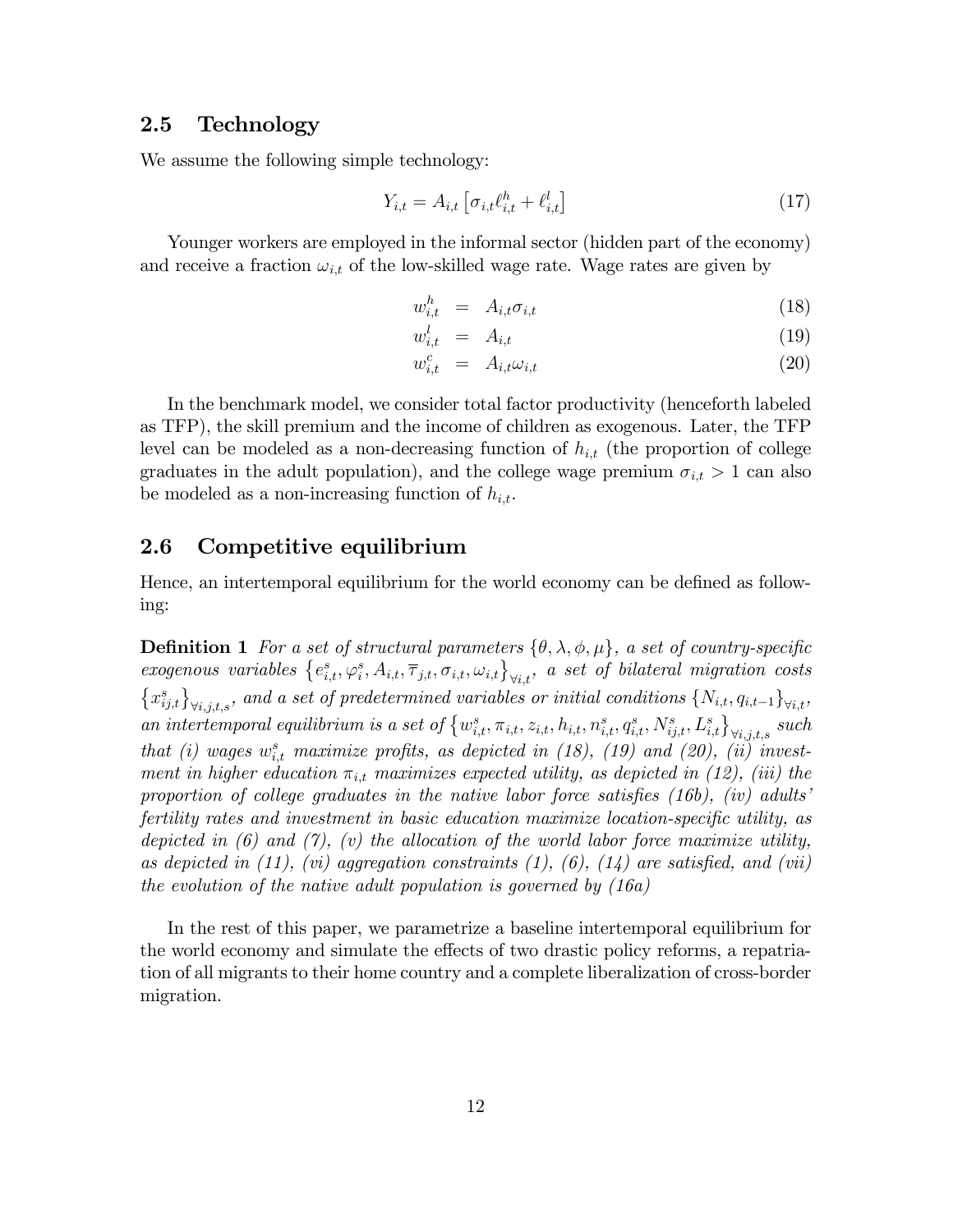### 2.7 Parametrization

Before simulating repatriation and liberalization shocks, we calibrate the model to fit the evolution of the world economy between 1975 and 2000 and to fit the demographic projections of the United Nations for the period 2000-2075. Then we identify migration barriers that would be removed in case of a complete liberalization of crossborder migration. A precise description of our calibration strategy and of the BAU scenario can be found in the Appendix.

The BAU trajectory - We summarize here our calibration strategy and the assumption underlying the "Baseline as Usual" or "before shock" trajectory of the world economy (henceforth denoted BAU). The calibration of the BAU is based on the six steps:

- First, preferences are assumed to be identical across countries and time invariant. In line with the recent literature (Haveman and Wolfe, 1995, Knowles, 1999, de la Croix and Gooseries, 2009,de la Croix an Doepke, 2004, Docquier, Müller and Naval, 2013, de la Croix an Doepke, 2003), the time-cost of having a child ( $\phi$ ), the altruism parameter ( $\theta$ ) and the preference for basic education ( $\lambda$ ) are equal to 0.3, 0.6 and 0.15, respectively. We also normalize the scale parameter  $\mu$  to unity in the distribution of random component of utility, a standard assumption in the literature on the determinants of migration.
- Second, we collect data on the size and education structure of the native and resident labor forces in 1975 and 2000 from Docquier, Lowell and Marfouk (2009) and Defoort (2008). We can directly calculate human capital indicators  $(q_{i.75},$  $\pi_{i,00}, z_{i,00}$  and the average growth rate of the population  $(n_{i,75} = N_{i,00}/L_{i,75})$ .
- Third, we observe the wage ratio between college graduates and the less educated  $(\sigma_{i,00})$  using data for 54 countries from Hendricks (2004) and estimate the wage ratio for other countries. In the baseline scenario, we assume  $\sigma_{i,t}$  is time invariant (i.e. we fix within-country inequality to its level in 2000). On this basis, we calibrate total factor productivity (TFP) in 1975 and 2000 as residuals of the technology. We estimate a convergence process in TFP and predict the evolution of the TFP from 2025 to 2075.
- Fourth, we calibrate the deterministic part of utility,  $\ln v_{i,t}^s$ . Our identification strategy assumes that (i) high-skilled parents educate all their children  $(q_{i,75}^h =$ 1), (ii) high-skilled parents have a fixed number of children  $\bar{n}_{i,75}^h$  close to the replacement rate, and (iii) for cultural reasons, child labor is only envisaged in low-skilled families. Variable  $\omega_{i,75} \equiv w_{i,75}^c/w_{i,75}^l$  is calibrated to match the labor force growth rate between 1975 and 2000. In the BAU, the evolution of  $\omega_{i,t}$  is calibrated to fit the United Nations population forecasts. Then, we calibrate  $\varepsilon_{i,75}^h \equiv e_{i,75}^h / w_{i,75}^h$  by equalizing the fertility of college graduates to the replacement rate, and  $\varepsilon_{i,75}^l \equiv e_{i,75}^l/w_{i,75}^h$  by matching data on the proportion of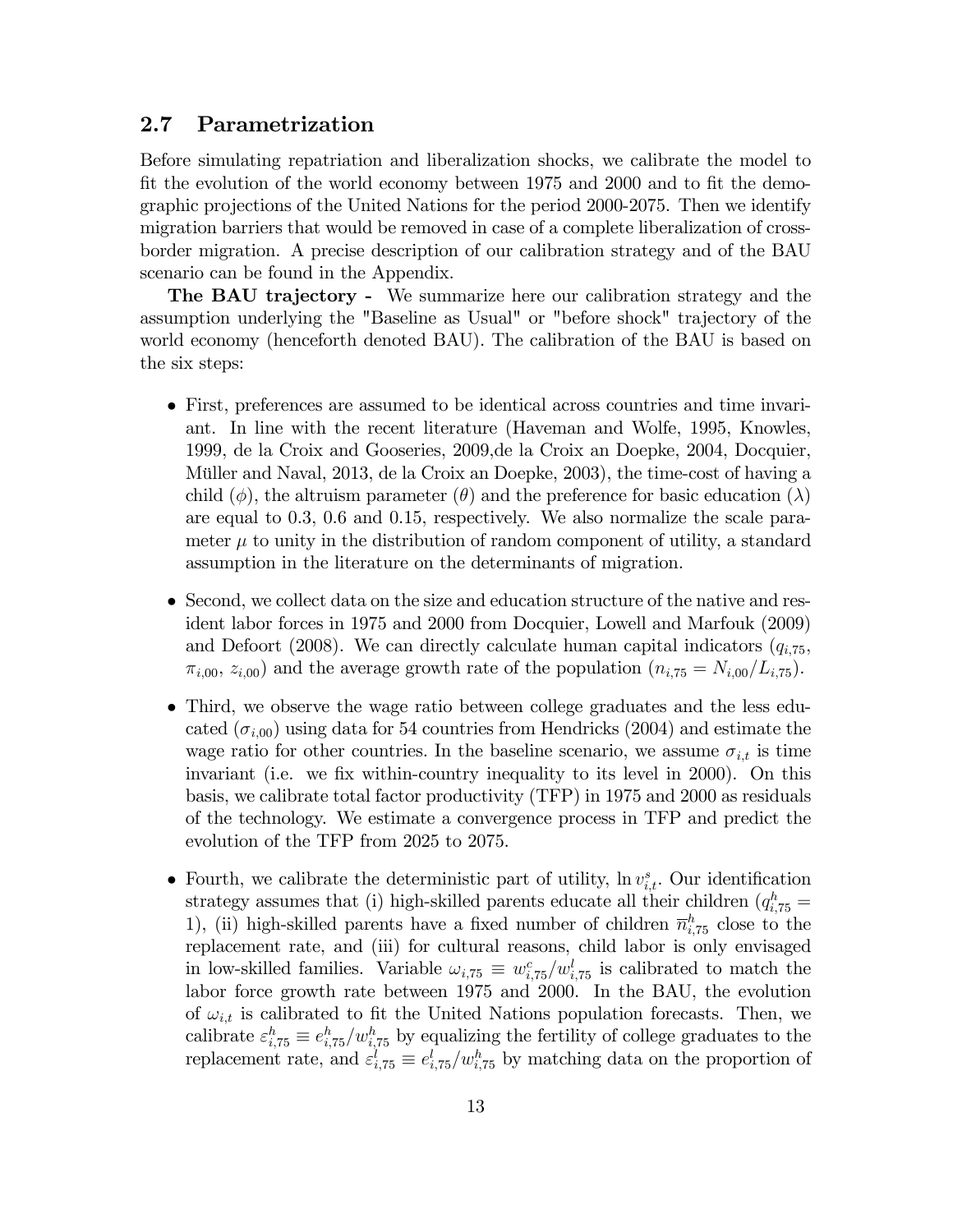children with basic education in 1975. The BAU assumes that  $\varepsilon_{i,75}^s$  are time invariant for all s. On this basis, we can compute the fertility rates, investments in childrenís education and the optimal levels of the deterministic component of utility,  $\ln v_{i,t}^s \,\forall i, t$ .

- Fifth, bilateral migration costs  $(1-x_{ki,00}^s)$  are calibrated for each pair of countries as residuals of (11). Data on bilateral migration stocks in 2000 for all pairs of countries  $(N_{ki,00}^s)$  and stocks of native stayers  $(N_{kk,00}^s)$  by education level are obtained from Docquier et al. (2012b). In the BAU, we assume that  $x_{ki,t}^s =$  $x_{ki,00}^s$  are constant for all s.
- Sixth, the upper bound of the higher education cost  $\overline{\tau}_{k,00}$  can then be obtained as a residual of (12) to match the proportion of college graduates in 2000. In the BAU, we assume that  $\overline{\tau}_{k,t}$  is time invariant.

Given this calibration strategy, our BAU trajectory matches the United Nations population forecasts and is characterized by (i) a progressive decline in betweencountry inequality, (ii) slower TFP growth in Northern Africa and Middle-East oil producing countries, (iii) greater TFP and income growth in emerging economies and least developed countries, (iv) an increase in the world proportion of college graduate workers after 2050, (v) stable immigration rates in rich countries.

Migration policy reforms - Once the BAU is calibrated, we can simulate two migration shocks, a complete repatriation of people  $(x_{ij,t}^s = 0 \forall s, j \neq i)$  or a complete liberalization of international migration, i.e.  $x_{ij,t}^s = \underline{x}_{ij,t}^s \,\,\forall s,j \neq i$  where  $\underline{x}_{ij,t}^s$  stands for incompressible migration costs after policy restrictions have been removed. We assume the shock happens in 2025 and is permanent. To identify incompressible migration costs, we use the backsolving strategy and identify legal costs as residual of the migration technology  $(11)$  in which effective migration stocks are replaced by desired migration stocks. Data on desired migration stocks are obtained from the Gallup World Survey.

### 3 Results

We simulate the model over 4 periods of 25 years (2000, 2025, 2050, 2075) and compute the evolution of the world GDP, the world population and the world distribution of income. First, in the benchmark scenario (Section 3.1), we assume exogenous TFP and skill premia. In such a partial equilibrium framework, skill-specific fertility rates and basic education decisions are constant within countries. What changes the average fertility rate and the average investment in basic education is the skill structure of the population. However, because population growth is greater in poor countries, the Gini index is not constant over time. Second, we evaluate the robustness of our results to changes in the key parameters  $\theta$  and  $\lambda$  (Section 3.2). For these simulations, the model is perfectly recursive. Third, we allow TFP and skill premia to vary with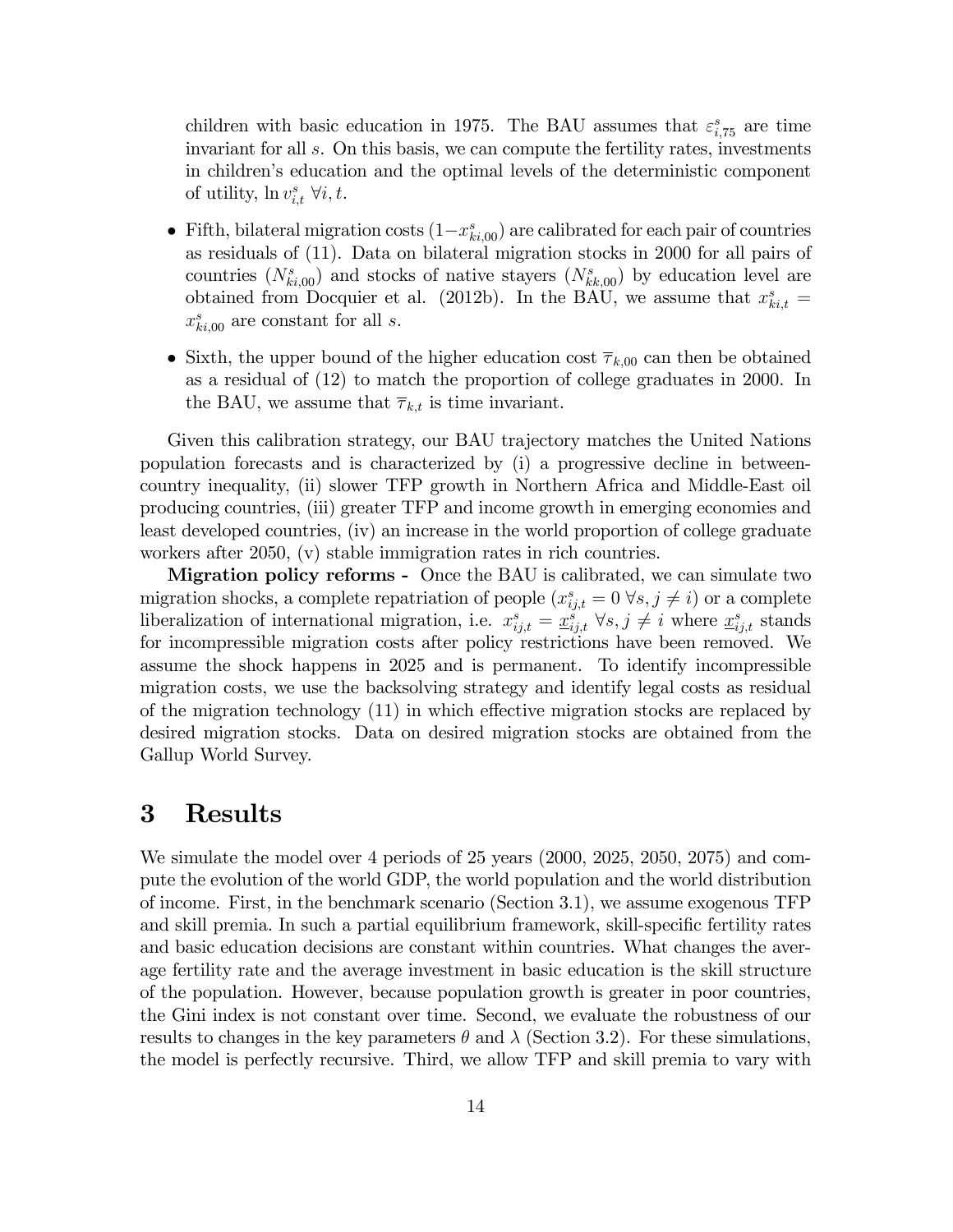the proportion of college graduates in the resident labor force (Sections 3.3). Finally, we introduce remittances and simulate the model with a constant propensity to remit (Section 3.4). The extensions in Sections 3.3 and 3.4 involve interdependencies between economic aggregates (TFP, skill premia or remittances) and decisions about migration, education and fertility. We use a Gauss-Seidel "shooting" (or iterative) algorithm to compute the new intertemporal equilibrium.

### 3.1 Benchmark scenario

We first simulate the repatriation and liberalization shocks in a model with exogenous TFP and wages, i.e. in a partial equilibrium framework. In the absence of technological externalities, Docquier et al.  $(2012a)$  have shown that general equilibrium effects are relatively small. The partial equilibrium trajectory gives a very good approximation of the total change. Figure 2 illustrates how country-specific changes in the labor force and in GDP per worker relate to the initial level of GDP per worker in 2000, and describes the world distribution of income in 2025 and 2075. Table 1 gives complementary information about changes in human capital and income per worker by region.

First, we notice that although the global demographic impact of our two shocks is small, the geographic allocation of the world population is important. By 2075, a repatriation increases the world population by only 0.4 percent, but induces a 18.2 percent decrease in population in high-income countries and a 4.2 percent increase in developing countries. In case of a liberalization, the share of international migrants in the world population increases from 3 to 18 percent in 2025, and then progressively falls to 15.5 percent in 2075 due to convergence of TFP levels. Figure 2.a illustrates this and shows that changes are much greater in small countries. Figure 2.b reveals that liberalization increases the share of the world population living in rich countries. By 2075, a complete liberalization decreases the world population by only 1.8 percent but induces a 82.2 percent increase in population in high-income countries and a 19 percent decrease in developing countries.

As far as the concentration and accumulation of human capital are concerned, a repatriation reduces the world proportion of college graduates by 3.5 percent, whereas a complete liberalization increases this proportion by 31.1 percent (see Table 1). In case of repatriation, human capital decrease in high-income countries (especially in countries conducting selective immigration policies like Canada, Australia and New-Zealand and in the oil producing countries of the Persian Gulf). Short-run gains are observed in developing countries but the gains are decreasing over time because, in line with the brain gain literature, absence of skill-biases in emigration prospects reduces incentives to educate. For example, the human capital gain of sub-Saharan Africa equals 7.4 percent in 2025 and falls to 1.4 percent in 2075. These changes impact the level of GDP per worker. Figure 4.c illustrates the redistributive effect of a repatriation. The main winners are small islands developing states which currently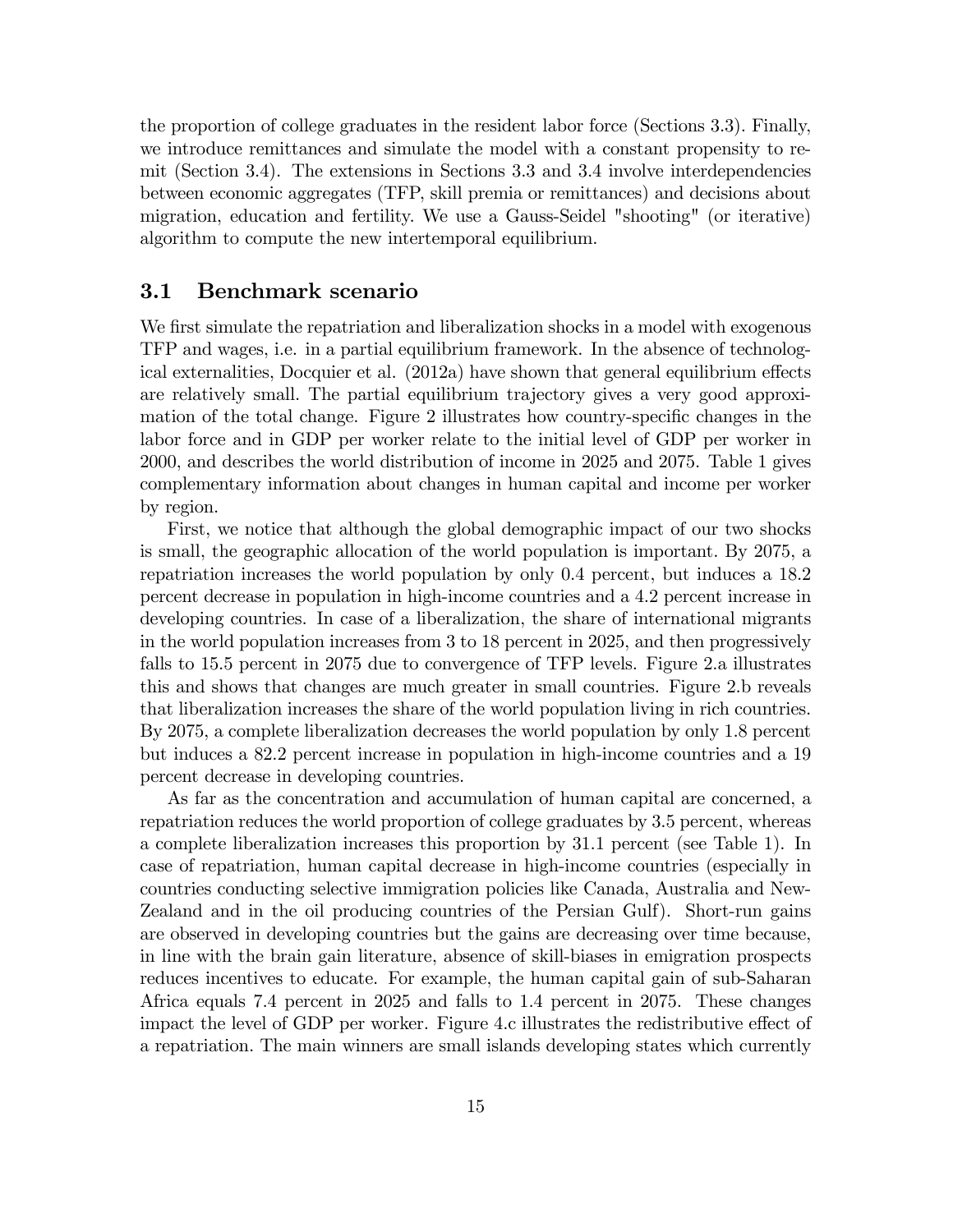suffer from severe brain drain effects (high-skilled emigration rates around 75 percent). In larger countries, the effects are very small.

In case of a complete liberalization, the proportion of college graduates decreases in virtually all regions. As explained in Docquier et al. (2012a), the reason is that new migrants are more educated than natives left behind (positive selection in emigration described on Figure A.2.b in the Appendix) but less educated than workers in destination countries (negative selection in immigration). The effect is lower in the long-run for two reasons. First, new migrants in rich countries invest more in the education of their children; although the migration response is decreasing over time, this explains why the effects on the World GDP and the Gini index are cumulative and increasing over time. Second, increased migration prospects stimulate education of adults. To quantify the role of this second effect, we simulate the liberalization shock without the latter incentive effect (i.e. with  $\pi_{i,t}$  constant) in the last columns of Table 1. In the long-run, the incentive mechanism explains one third of the rise in educational attainment and GDP per worker. A liberalization increases the world GDP per worker by 13.3 percent in the short-run<sup>2</sup> and by 22.9 percent in 2075.

The regional effects are very heterogeneous. Although high income countries see the global performance declining (due to declining average level of human capital), the European Union experience large gains because of free mobility from Eastern to Western Europe, mobility from Europe to the United States, and incentives to educate more. Although developing countries are globally benefitting from a complete liberalization because of increased education, India, as well as other Asian countries, experience a negative effect in the short-run. As illustrated on Figure 2.d, very small countries are among the main winners and middle-sized and middle-income countries are likely to benefit from liberalization too.

As for inequality, a repatriation of all cross-border migrants decreases the Gini index by 0.8 percentage points in the short-run (2025) and by 1.4 percentage points in 2075. On the contrary, a complete liberalization of migrants increases the Gini index by 1.8 percentage points in the short-run (2025) and by 2.4 percentage points in 2075. Compared to the changes observed since the industrial revolution, these changes may look small. However, they are important when compared to the evolution since World War II (the Gini index has increased by only 2 percentage points).

<sup>&</sup>lt;sup>2</sup>This is less than in Docquier et al.  $(2012a)$  who found a 17.7 percent increase in the year 2000 without accounting for education responses. In fact, Table 1 shows that a simulation with constant education gives a  $10.6$  percent increase in the world GDP in 2025. The reason why the effect is lower is that we assume a convergence in TFP and wages. Hence, wage disparities across nations and efficiency gains from South-North migration are lower in 2025 than in 2000.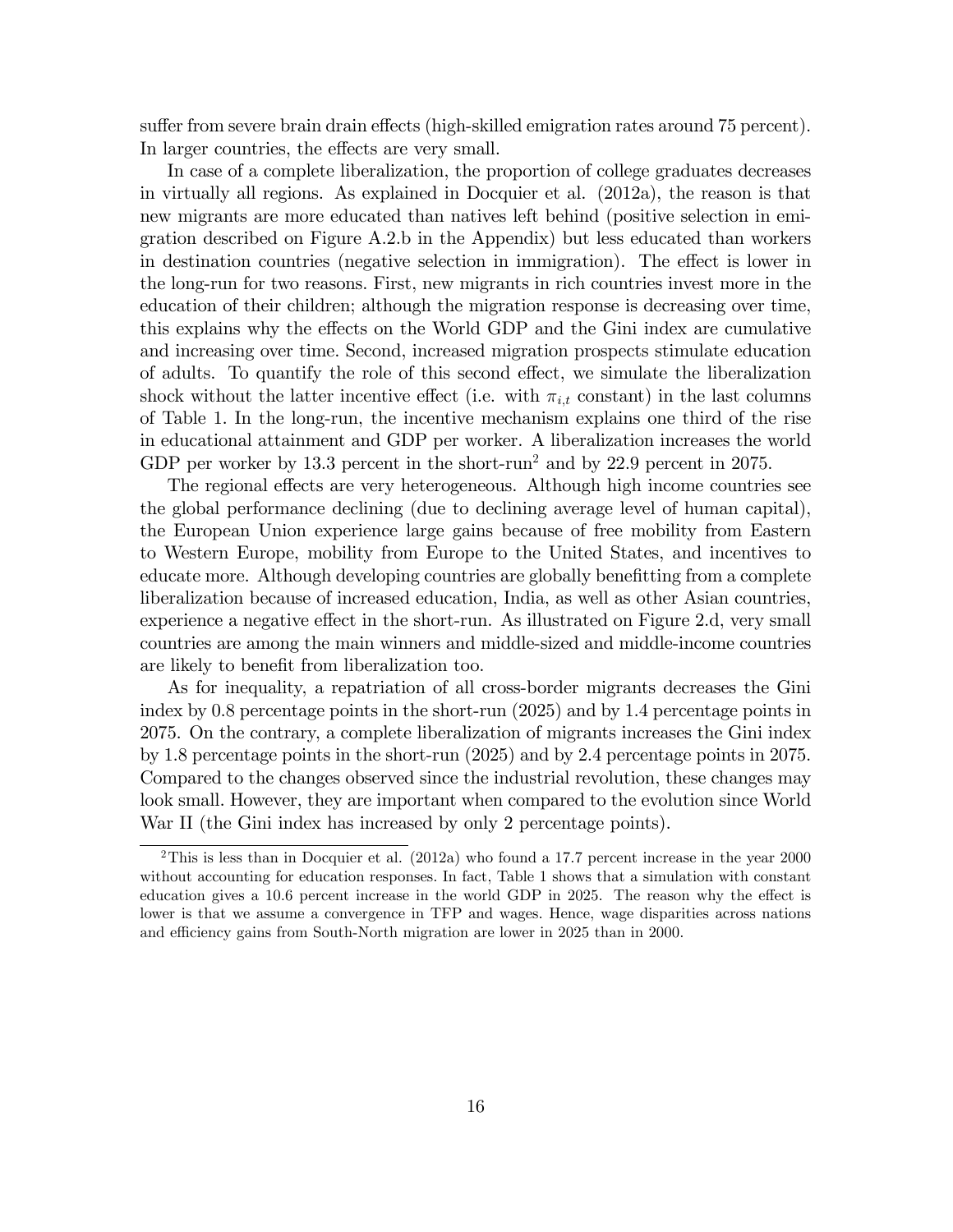

Figure 2. Migration shocks, population, convergence, inequality

Note. Figures 2.a and 2.b plot changes in the labor force (percentage deviations from the baseline) over the log of GDP per worker in 2000. Figures 2.c and 2.d plot changes in GDP per worker (percentage deviations from the baseline) over the log of GDP per worker in 2000. Bubble sizes are proportional to the size of the labor force in 2000. Figures 2.e and 2.f compare the kernel distribution of wages in the world in 2000 (BAU) with 2025 and 2075 (BAU, after repatriation and after liberalization), respectively.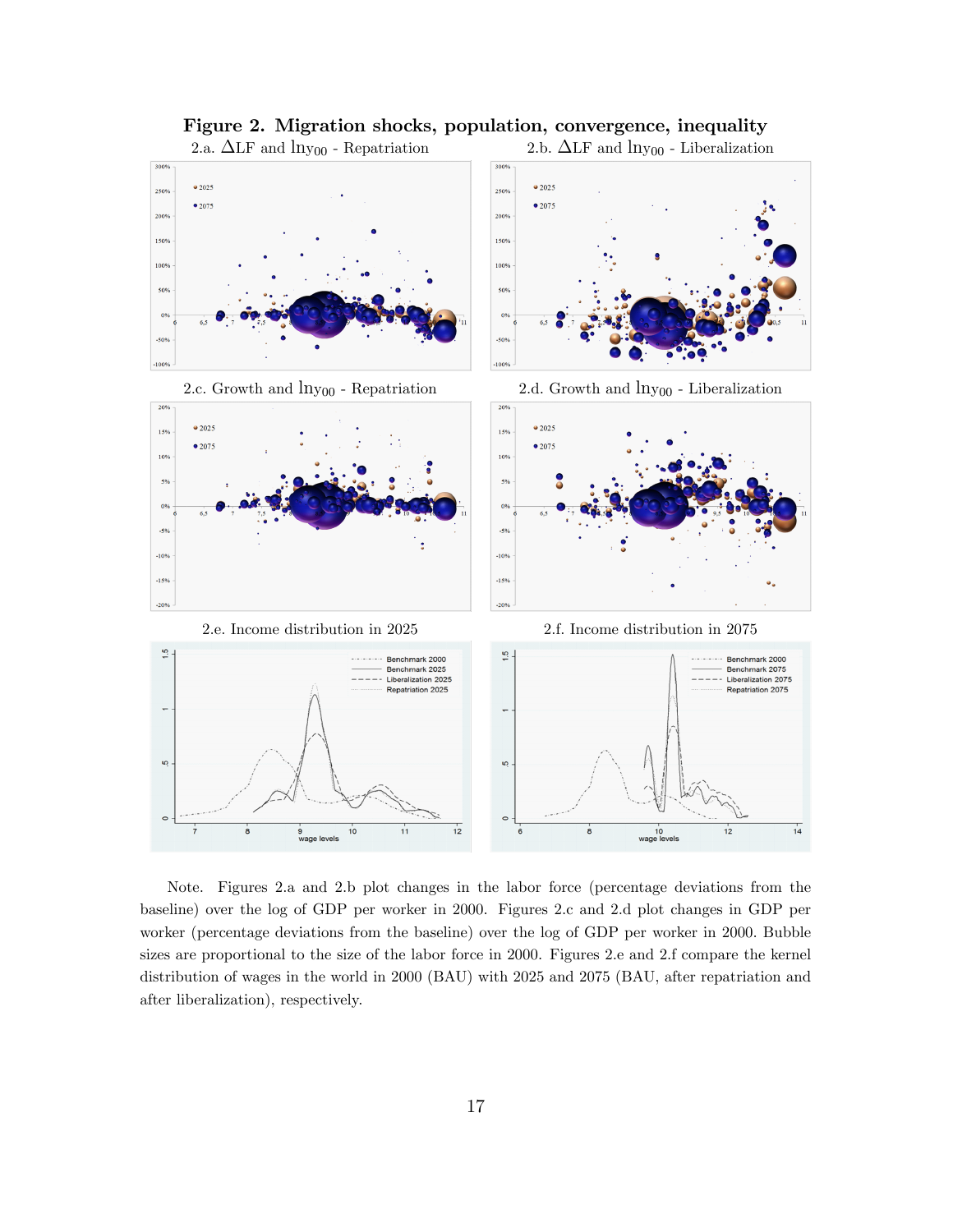|              |         | Repatriation                                                    |                                                                |                                                                  |                                                            | iberalization                                              |                                          |                                             |                                                            | Liberalization (constant $\pi$ )                         |                                                                     |                                                                                     |
|--------------|---------|-----------------------------------------------------------------|----------------------------------------------------------------|------------------------------------------------------------------|------------------------------------------------------------|------------------------------------------------------------|------------------------------------------|---------------------------------------------|------------------------------------------------------------|----------------------------------------------------------|---------------------------------------------------------------------|-------------------------------------------------------------------------------------|
|              | Shar    | llege                                                           | G<br>D<br>P                                                    | p.w.                                                             |                                                            | Share college                                              | GDP                                      | p.w.                                        | Share                                                      | $_{\rm{college}}$                                        | GDP                                                                 | p.w.                                                                                |
| ${\it Year}$ | 2025    | 2075                                                            | 2025                                                           | 2075                                                             | 2025                                                       | 2075                                                       | 2025                                     | 2075                                        | 2025                                                       | 2075                                                     | 2025                                                                | 2075                                                                                |
|              | $0,0\%$ | $-3,5\%$                                                        | $2,0\%$                                                        | $-4,8\%$                                                         | $.6,0\%$                                                   | $31,1\%$                                                   | $13,3\%$                                 | $22,9\%$                                    | $0.0\%$                                                    | $20,5\%$                                                 | $10,6\%$                                                            | $20,1\%$                                                                            |
|              |         | $4.9\%$                                                         | $1,2\%$                                                        | $4,0\%$                                                          | 4,0%                                                       | $3.0\%$                                                    |                                          | $4.9\%$                                     | $15,8\%$                                                   | $-2.8\%$                                                 | $0,4\%$                                                             | $3,2\%$                                                                             |
|              |         |                                                                 |                                                                | 0,3%                                                             | $8.3\%$                                                    | $4.2\%$                                                    |                                          | $3,1\%$                                     | $\textbf{-8.1}\%$                                          | $-6.8\%$                                                 | $0.6\%$                                                             | $0.9\%$                                                                             |
|              |         | $\begin{array}{l} 6,7\% \\ 2,8\% \\ 5,7\% \end{array}$          | $^{1,8\%}_{1,3\%}$                                             | $1.0\%$                                                          | $.2,8\%$                                                   | $5,7\%$                                                    | $1,5\%$<br>$1,5\%$<br>$-2,2\%$           | $\textbf{-2,3}\%$                           | $22,5\%$                                                   | $.20,8\%$                                                | $3.9\%$                                                             |                                                                                     |
|              |         |                                                                 | $1,2\%$                                                        | $1.3\%$                                                          | $2,9\%$                                                    | $\textbf{-8,4}\%$                                          | $2.0\%$                                  | $2,1\%$                                     | $19,7\%$                                                   | $19,\!8\%$                                               | 3,5%                                                                | $-4,2\%$<br>$-3,7\%$                                                                |
|              |         | $27,8\%$                                                        | $0,8\%$                                                        | 4,1%                                                             | $5,4\%$                                                    | $5.3\%$                                                    | $24,6\%$                                 | $62.7\%$                                    | $24{,}0\%$                                                 | $-6.8\%$                                                 | 9,7%                                                                | $55,5\%$                                                                            |
|              |         | $-0,2\%$                                                        | $0,2\%$                                                        | $-0,5\%$                                                         | $14{,}3\%$                                                 | $18{,}8\%$                                                 | $3{,}6\%$                                | $5.4\%$                                     | $17{,}3\%$                                                 | $-9,5\%$                                                 | $0.4\%$                                                             | $1.8\%$                                                                             |
|              |         | $\text{-}1,\!9\%$                                               |                                                                | $\begin{array}{c} 0,5\% \\ -0,8\% \\ 2,7\% \\ 0,4\% \end{array}$ | $10,\!6\%$                                                 | $\text{-}1,\!9\%$                                          | $-3,0\%$                                 |                                             | $\textbf{-15},\!2\%$                                       | $-3,2\%$<br>$-2,8\%$<br>$-7,4\%$<br>$-0,7\%$<br>$-4,4\%$ |                                                                     |                                                                                     |
|              |         | $-4,2\%$                                                        |                                                                |                                                                  |                                                            |                                                            |                                          | $-0,5\%$<br>$-3,6\%$<br>$6,8\%$<br>$-0,3\%$ | $\begin{array}{c} -13,8\% \\ -7,4\% \\ -3,7\% \end{array}$ |                                                          |                                                                     |                                                                                     |
|              |         |                                                                 |                                                                |                                                                  | $\begin{array}{l} -20,8\% \\ 33,2\% \\ -1,8\% \end{array}$ | $\begin{array}{c} -24,8\% \\ 31,4\% \\ -1,5\% \end{array}$ |                                          |                                             |                                                            |                                                          |                                                                     |                                                                                     |
|              |         |                                                                 |                                                                |                                                                  |                                                            |                                                            |                                          |                                             |                                                            |                                                          |                                                                     |                                                                                     |
|              |         | $\begin{array}{l} 0,7\% \\ 1,9\% \\ 2,0\% \\ 4,7\% \end{array}$ |                                                                | $0,0\%$                                                          |                                                            | $6.3\%$                                                    |                                          | $0,1\%$                                     | $-2,6\%$                                                   |                                                          |                                                                     |                                                                                     |
|              |         |                                                                 | $0,5\%$<br>$0,6\%$<br>$0,3\%$<br>$0,4\%$<br>$0,0\%$<br>$0,4\%$ | $0.0\%$                                                          | $5,9\%$ -1,8%                                              | $10,\!4\%$                                                 | $-2,6\%$<br>3,6%<br>0,1%<br>0,1%<br>8,9% | $13,0\%$                                    | $-9,6\%$                                                   |                                                          | $7,7\%$<br>$-1,7\%$<br>$-1,2\%$<br>$-0,6\%$<br>$-0,6\%$<br>$-0,6\%$ | $\begin{array}{l} -0.9\% \\ -0.3\% \\ 0.6\% \\ 0.5\% \\ 0.0\% \\ 0.0\% \end{array}$ |
|              |         | $4.8\%$                                                         | $3,2\%$                                                        | $.1,4\%$<br>2,2%                                                 | $-25,6\%$ 18,9%                                            | $15,5\%$                                                   | $-4,7\%$<br>13,9%                        | $\textbf{-4.2}\%$                           | $\cdot 31,8\%$                                             | $17.8\%$                                                 | $5,9\%$<br>9,1%                                                     | $\textbf{-4.8}\%$                                                                   |
|              |         | $0,6\%$                                                         | $1.1\%$                                                        |                                                                  |                                                            | $18,5\%$                                                   |                                          | 16,4%                                       | $-3.7\%$                                                   | $-2,1\%$                                                 |                                                                     | $0,4\%$                                                                             |
|              |         | $1.4\%$                                                         | 0,4%                                                           | $0.3\%$                                                          | $1,5\%$                                                    | $7,1\%$                                                    | $6{,}6\%$                                | $7.4\%$                                     | $23,\!3\%$                                                 | $12,\!4\%$                                               | $3.2\%$                                                             | $3,8\%$                                                                             |
|              |         | 8,9%                                                            | 1,5%                                                           | $1,5\%$                                                          | 8,0%                                                       | $10,5\%$                                                   | 4,7%                                     | 1,8%                                        | $12,8\%$                                                   | $-6,1\%$                                                 | $0,9\%$                                                             | $2.8\%$                                                                             |

Table 1. Efficiency effects of migration shocks Table 1. Efficiency effects of migration shocks

Note. Pop 25+ is the population aged 25 and over in million (proxy for the labor force). College graduates (as  $\%$ ) is the percentage of members of European Union, USA = United States,  $CANZ =$  Canada, Australia and New Zealand,  $CIS =$  Commonwealth of Independent high-skilled adults 25+ in the labor force. Children per adult is the number of children per resident. GDP per worker is total GDP divided by the labor force in thousands of USD. We use the following abbreviations for country groups: HIGH = high-income countries,  $DEF V =$ developing countries,  $LOW = low$ -income countries,  $LDC =$  least developed countries,  $SIDS =$  small islands developing states,  $EU27 = 27$ States (ex-Soviet Union), GCC = countries of the Gulf Cooperation Council, MENA = Middle East and Northern Africa, ASIA = other Note. Pop 25+ is the population aged 25 and over in million (proxy for the labor force). College graduates (as %) is the percentage of by the labor force in thousands of USD. We use the following abbreviations for country groups: HIGH = high-income countries, DEV = high-skilled adults 25+ in the labor force. Children per adult is the number of children per resident. GDP per worker is total GDP divided developing countries,  $\text{LOW} = \text{lower countries}, \text{LDC} = \text{least developed countries}, \text{SIDS} = \text{small islands developed events}$ members of European Union, USA = United States, CANZ = Canada, Australia and New Zealand, CIS = Commonwealth of Independent States (ex-Soviet Union), GCC = countries of the Gulf Cooperation Council, MENA = Middle East and Northern Africa, ASIA = other Asian countries (not included in the MENA or GCC), SSA = Sub-Saharan Africa, LAC = Latin American and Caribbean countries. Asian countries (not included in the MENA or GCC), SSA = Sub-Saharan Africa, LAC = Latin American and Caribbean countries.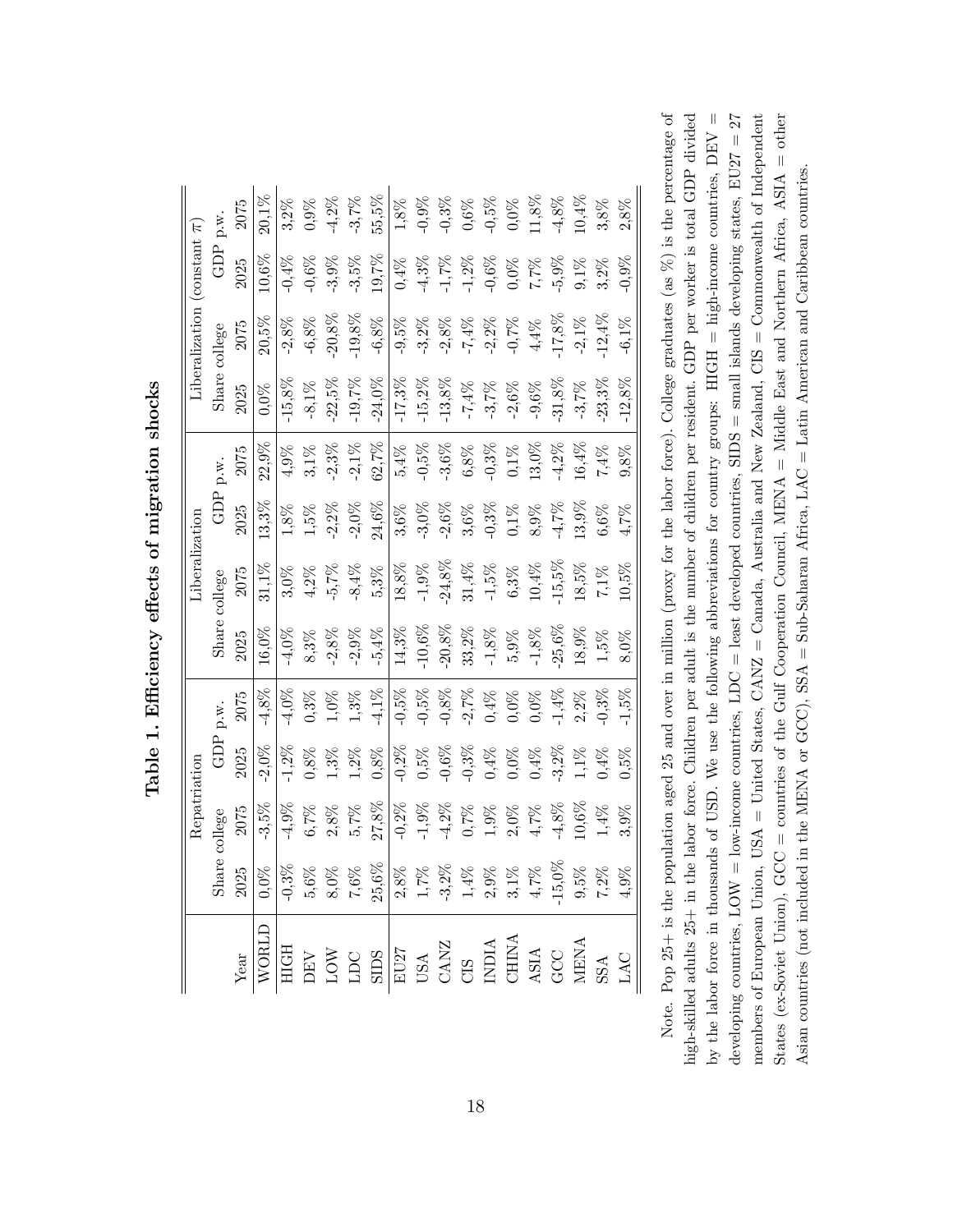Figures 2.e and 2.f give the kernel distribution of the world income in 2000 (on both figures), 2025 (Fig 2.e) and 2075 (Fig 2.f), respectively. The distribution is based on the simulated wage data for 380 groups (195 countries times 2 education levels). In 2025 and 2075, the "three-peak" feature of the income distribution is progressively reinforced. A repatriation increases the density at low wages, and slightly decreases the mass of probability for high-income countries. A liberalization has more drastic effects going in the opposite direction. Changes in 2075 simply magnify those obtaied for 2025.

### 3.2 Robustness

In this section, we evaluate the robustness of the effect of a complete liberalization shock when the altruism parameter,  $\theta$ , and the preference for education,  $\lambda$ , vary. The literature provides a range of estimates for these two parameters  $(\theta \in [0.1, 0.3],$  $\lambda \in [0.5, 0.65]$ . In the benchmark, we used 0.3 and 0.6, respectively. We now let each of these two parameters vary by  $\pm 0.1$  and, for each parameter set, examine the effect of a complete liberalization shock only. Other parameters and exogenous variables are left to their benchmark values. For each parameter set, we compute the new BAU and the new trajectory with liberalized migration. Figure 3 plots the percentage deviations from the new BAU for GDP per worker, the proportion of college graduates, the world labor force and the world stock of international migrants.

Simulations show that results are very robust to the value of these two parameters. The altruism factor  $\theta$  has almost no effect on the time path of economic variables. The preference for children's education is more important. As  $\lambda$  increases, the human capital response to a liberalization is larger. More migrants will move if people care more about education. A liberalization will then induce more investments in basic and college education, lower fertility and population growth. The effect on GDP per worker will be slightly greater. Figure 3 shows that increasing  $\lambda$  by 0.10 has a relatively small impact on our results. Decreasing  $\lambda$  by 0.10 has greater effects on human capital, population growth and GDP per worker. The total income effect of a liberalization in the long-run decreases from 22.9 to 20.7 percent. Still, the orders of magnitude of all responses are comparable to that obtained in the benchmark scenario.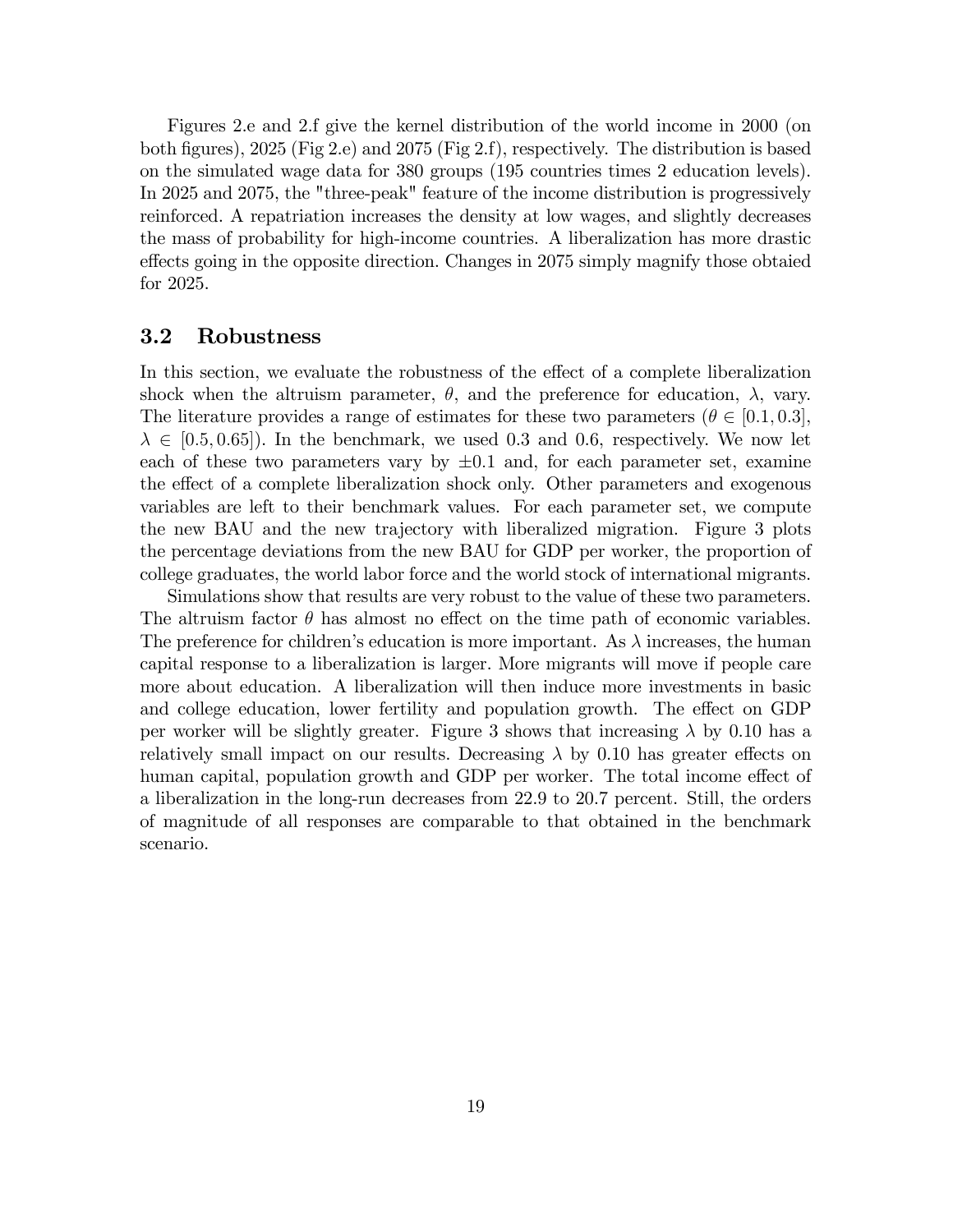

Note. Figure 3.a to 3.d plot the percentage deviation from the BAU scenario for the years 2000 to 2075 and for four variables: GDP per Note. Figure 3.a to 3.d plot the percentage deviation from the BAU scenario for the years 2000 to 2075 and for four variables: GDP per worker, proportion of college graduates, population over age 25 and the stock of international migrants. worker, proportion of college graduates, population over age 25 and the stock of international migrants.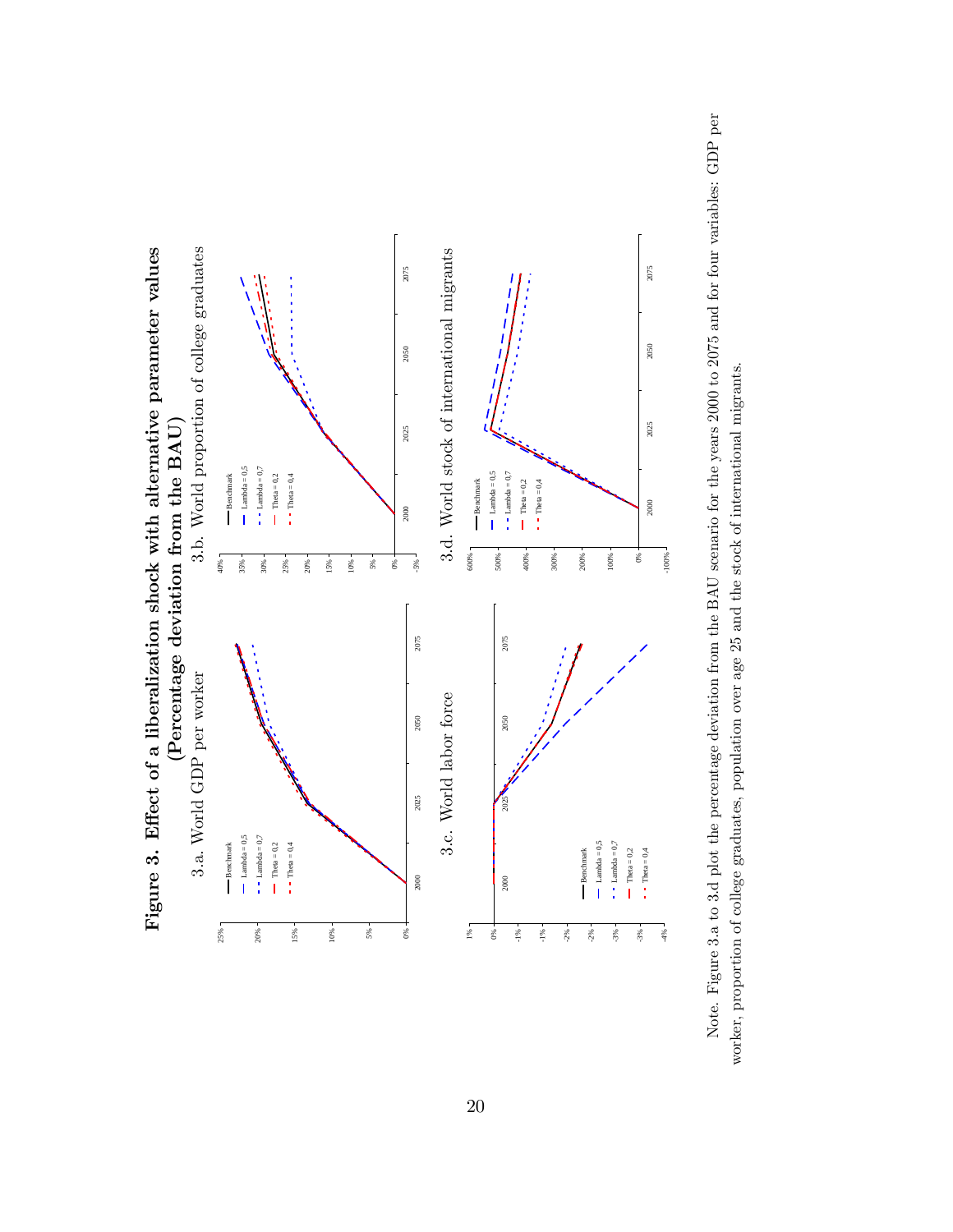### 3.3 Endogenous technology

We now compute the impact of a liberalization shock when general equilibrium effects are factored in. We allow the skill premium and the TFP to vary with the proportion of college graduates in the country. Docquier et al. (2012a) compared partial and general equilibrium responses to a liberalization shock. They concluded that general equilibrium effects are small in a framework without externality. When they use a CES production function with exogenous TFP and account for the endogeneity of the skill premium, the world income response to liberalization decreases from 17.5 to 16.5 percent. However, when they endogenize TFP, the income response is divided by two and falls to 8.5 percent.

We first simulate the model with exogenous TFP and endogenous skill premium. We assume an elasticity of the skill premium to the skill ratio (ratio of college graduates to less educated workers) of one third and use the following ad hoc specification:

$$
\sigma_{i,t}^{NEW} = \sigma_{i,t}^{BAU} \left( \frac{h_{i,t}^{NEW}}{1 - h_{i,t}^{NEW}} / \frac{h_{i,t}^{BAU}}{1 - h_{i,t}^{BAU}} \right)^{1/3} \quad \forall i, t
$$

where  $x_{i,t}^{BAU}$  stands for the value obtained in the BAU scenario for any variable x, and  $x_{i,t}^{NEW}$  is the value obtained after the shock. A similar prediction would be obtained if production was governed by a CES technology combining high-skilled and low-skilled workers with an elasticity of substitution equal to 3 (as in Docquier et al., 2012a). Given our production function  $(17)$ , the difference with a CES framework is that the wage rate of low-skilled workers is here treated as constant: changes in skill premia only affect the wage rates of college graduates.

Second, we simulate the model with exogenous skill premium and endogenous TFP. We assume an elasticity of TFP to the proportion of college graduates of 0.3 (as in Docquier et al., 2012a):

$$
A_{i,t}^{NEW} = A_{i,t}^{BAU} \left(\frac{h_{i,t}^{NEW}}{h_{i,t}^{BAU}}\right)^{0.3} \quad \forall i,t
$$

Figure 4.a and 4.b plot the new levels of skill premia and TFP levels in 2075 over the BAU levels in 2075. Figures 4.c and 4.f plot the percentage deviations from the new BAU for GDP per worker, the proportion of college graduates, the world labor force and the world stock of international migrants. Figure 4.a shows thet skill premia after the shock are almost identical to the BAU values, except in a few small countries. Hence, on figure 4.c to 4.f, the endogeneity of the skill premium has almost no impact on our results. This is because education is here endogenized and better migration prospects increase investment in education in the world. Due to increased human capital and contrary to Docquier et al. (2012a), the short-run effect on GDP per worker is slightly higher than in a partial equilibrium framework. However, differences with a partial equilibrium framework are very small.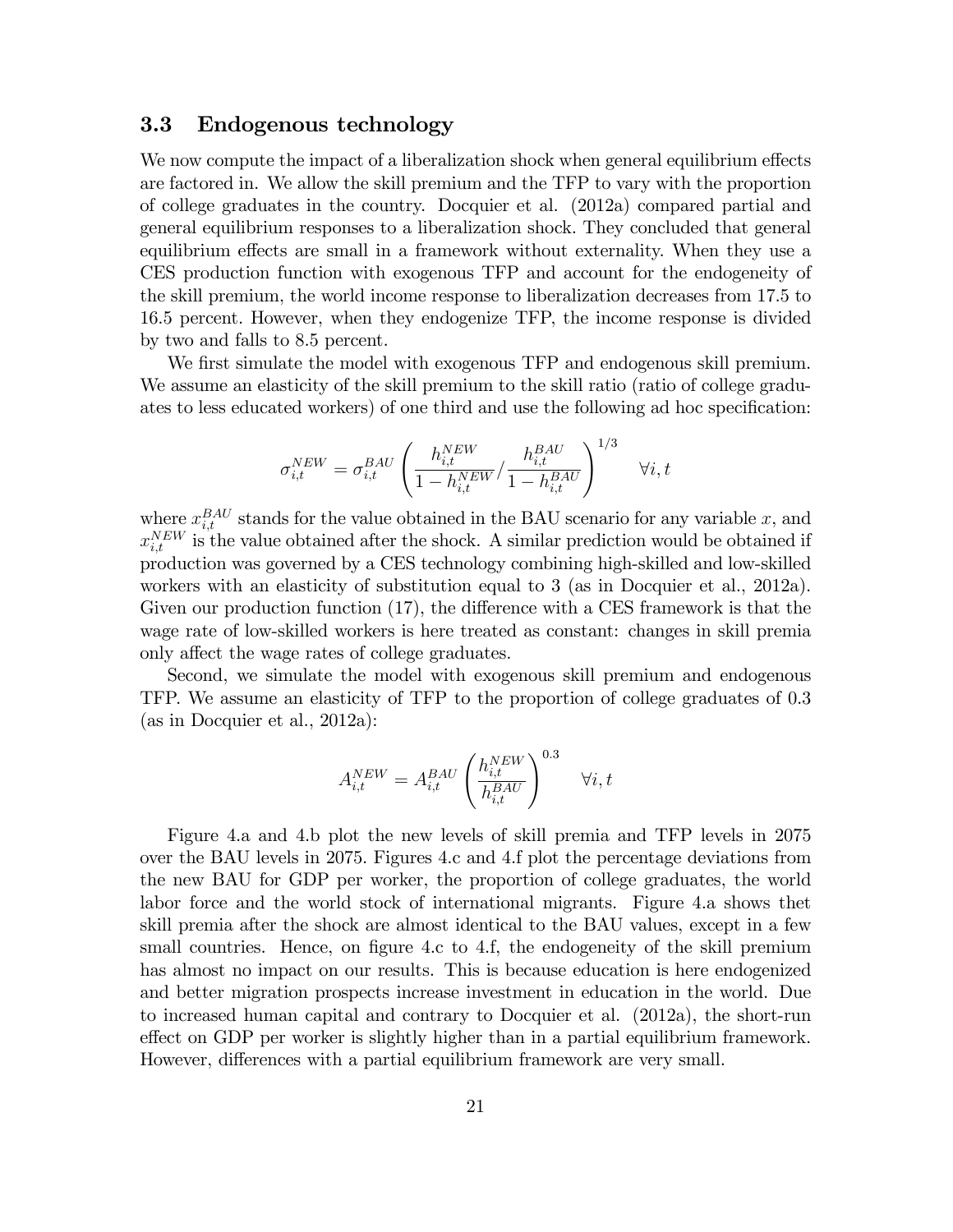

Figure 6. Effect of a liberalization shock with endogenous technology

Note. Figure 4.c to 4.f plot the new (endogenous) skill premia and TFP level over those of the BAU levels. Figure 4.c to 4.f plot the percentage deviations from the BAU scenario for the years 2000 to 2075 and for four variables: GDP per worker, proportion of college graduates, population over age 25 and the stock of international migrants.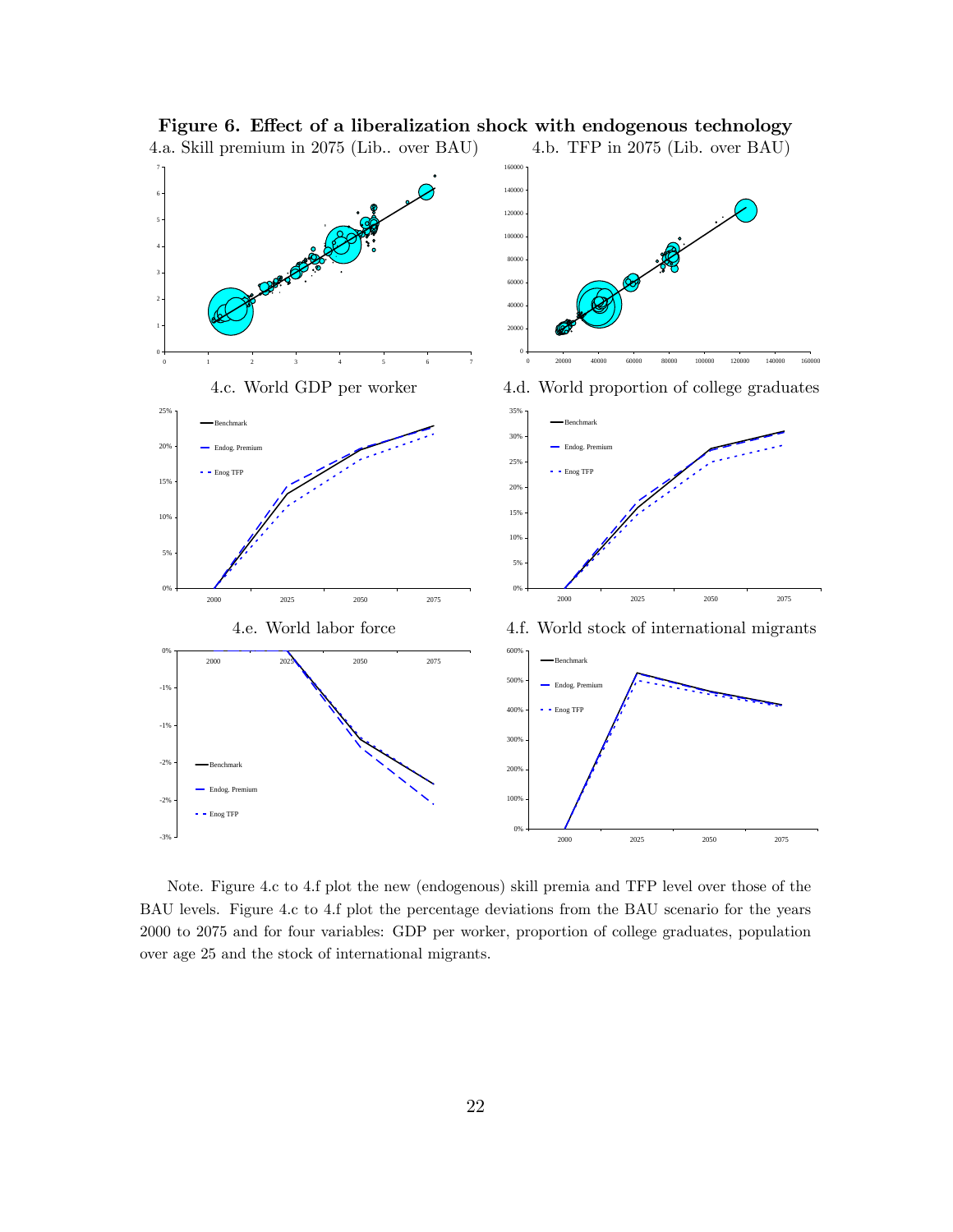When TFP is endogenized, the human capital and GDP per worker effects are reduced. In Docquier et al.  $(2012a)$ , the effect was divided by two because liberalization reduced the proportion of high-skilled workers in all countries. This is due to the fact that new migrants are more educated than natives left behind (positive selection in emigration) but less educated than workers in destination countries (negative selection in immigration). In our framework with endogenous education, this selection mechanism is compensated by greater investments in education. As shown on Figure 4.d, the world proportion of college graduated adults increases by about 15 percent in the short-run, and 30 percent in the long-run (with a partial equilibrium model, we had  $+16.0$  and  $+31.1$  percent, respectively). Hence, the TFP levels are very similar to those obtained in a partial equilibrium framework, as shown on Figure 4.b. Contrary to Docquier et al. (2012a), endogenizing the TFP has a very small impact on the efficiency gains from a liberalization and on its distributive impact.

### 3.4 Remittances

We now study how remittances affect the gains and redistributive effects of a liberalization. As in Marchiori et al. 2012, we modify the model and assume that migrants from country  $i$  living in country  $j$  derive utility from a combination of consumption goods  $(g_{j,t}^s)$  and remittances  $(r_{j,t}^s)$ . In the utility function, this means that  $c_{j,t}^s = (g_{j,t}^s)^{1-\rho_i} (r_{j,t}^s)^{\rho_i}$ . Maximizing this subject to  $c_{j,t}^s = g_{j,t}^s + r_{j,t}^s$  gives  $r_{j,t}^s = \rho_i c_{j,t}^s$ . Assuming all migrants from country i share the same  $\rho_i$  and remittances are equally shared among recipients, the amount of remittances received by each stayer left behind equals  $b_{i,t} = \rho_i \sum_{j,s} N_{ij,t}^s c_{j,t}^s / \sum_s N_{ii,t}^s$ .

Parameter  $\rho_i$  can be calibrated to match the amount of remittances received by stayers in country i. The amount  $b_{i,t}$  must be introduced in the budget constraint of non-migrants. Remittances affect the indirect utility and incentive to move.

[To be continued]

# 4 Conclusion

This paper investigates the effect of migration policy reforms (repatriation or liberalization) on the world distribution of income. We develop and parametrize a dynamic model with endogenous migration, fertility and education. With exogenous TFP and skill premium trajectories in all countries, repatriating migrants to their home country would reduce the world GDP per worker and the Gini index by 2.0 percent and 0.8 percentage points, respectively (as in Kapur and McHale 2009). On the contrary, liberalizing migration would increase the world GDP per worker and the Gini index by 13.3 percent and 1.8 percentage points, respectively. Although the migration response is decreasing over time, the effects on the World GDP per worker and the Gini index are increasing over time. This is due to a cumulative impact of education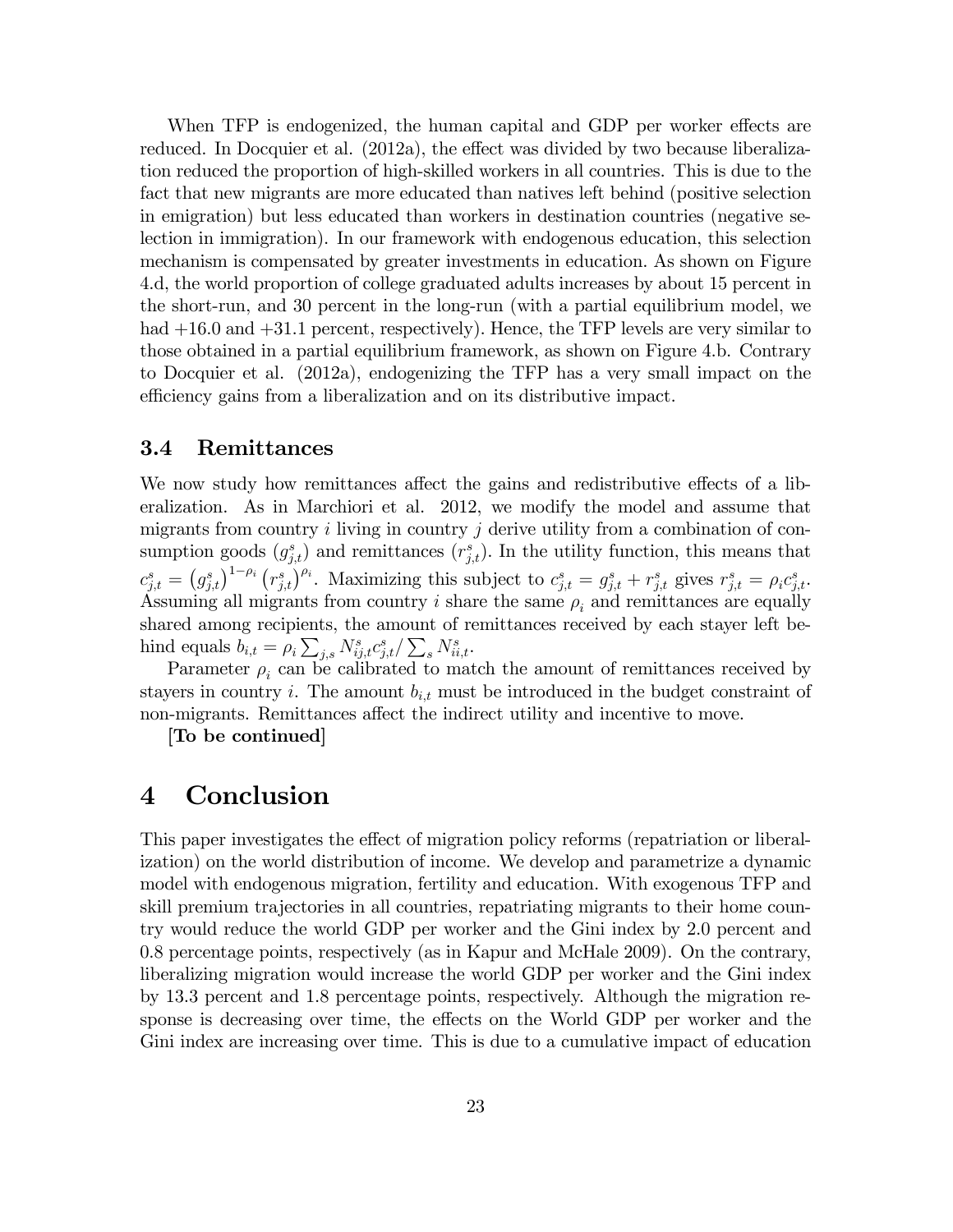and migration decisions: new migrants assimilate in terms of fertility and investment in children's education. In the long-run, repatriating migrants to their home country would reduce the world GDP per worker and the Gini index by 4.8 percent and 1.4 percentage points, respectively. On the contrary, liberalizing migration would increase the world GDP per worker and the Gini index by 22.9 percent and 2.4 percentage points, respectively. Endogeneity of fertility decisions has a relatively low impact on our results. However, accounting for the brain gain mechanism modifies the world proportion of educated: this effect accounts for two-thirds of the short-run and longrun impacts on the world proportion of college graduates and GDP per worker. In a model with endogenous skill premia or human-capital technological externalities on the TFP, the effects are very similar. Although selection in migration affects the distribution of human capital across countries, this effect is compensated by greater investments in education. Overall, the skill premia and TFP responses to migration policy reforms are negligible.

# References

- [1] Barro, Robert & Jong-Wha Lee (2010). A New Data Set of Educational Attainment in the World, 1950-2010. NBER Working Paper No. 15902.
- [2] Barro Robert J. & Xavier Sala-i-Martin (1992). Convergence. Journal of Political Economy 100 (2): 223-251.
- [3] Bourguignon, François & Christian Morrisson (2002): Inequality Among World Citizens: 1820-1992. American Economic Review 92 (4), 727-744.
- [4] de Palma, AndrÈ & Karim Kilani (2007). Invariance of conditional maximum utility. Journal of Economic Theory 132, 137-146.
- [5] Caselli Francesco (2005). Accounting for cross-country income differences. Handbook of Economic Growth, Aghion P, Durlauf S (eds). Elsevier: Amsterdam,  $1445 - 1775.$
- [6] Clemens, Michael A. (2011). Economics and Emigration: Trillion Dollar Bills on the Sidewalk? Journal of Economic Perspectives 25 (3): 83-103.
- [7] Defoort, Cecily (2008). Tendances de long terme des migrations internationales: Analyse a partir des 6 principaux pays receveurs. Population 63 (2): 285-318.
- [8] de la Croix, David & Matthias Doepke (2003). Inequality and Growth: Why Differential Fertility Matters. American Economic Review 93: 1091-1113.
- [9] de la Croix, David & Matthias Doepke (2004). Public versus private education when differential fertility matters. Journal of Development Economics  $73:607$ 629.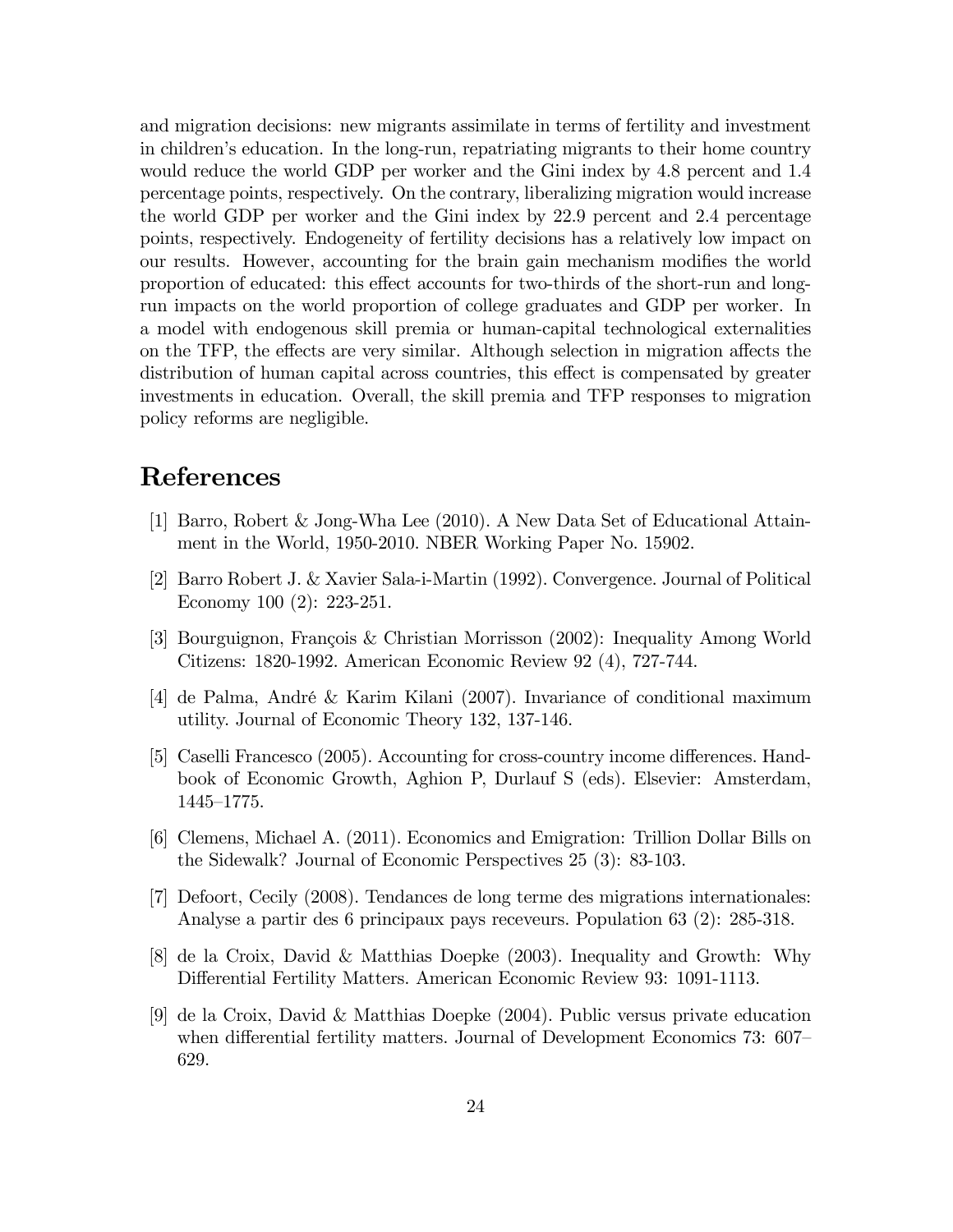- [10] de la Croix, David & Axel Gosseries (2009). Population policy through tradable procreation entitlements. International Economic Review 50 (2): 507-542.
- [11] di Giovanni, Julian & Andrei Levchenko & Francesc Ortega (2012). A Global View of Cross-Border Migration. CReAM Discussion Paper Series 1218.
- [12] Docquier, FrÈdÈric & Olivier Lohest & Abdslam Marfouk (2007). Brain drain in developing countries. World
- [13] Bank Economic Review 21: 193-218.
- [14] Docquier, FrÈdÈric & B. Lindsay Lowell & Abeslam Marfouk (2009). A gendered assessment of highly skilled emigration. Population and Development Review, 35 (2), 297-322.
- [15] Docquier, Frédéric & Joël Machado & Khalid Sekkat (2012a). Efficiency gains from liberalizing labor mobility. IRES Discussion Paper 2012-023.
- [16] Docquier, Frédéric & Tobias Müller & Joaquin Naval (2013). Informality and long-run growth. IRES Discussion Paper 2013-xxx.
- [17] Docquier, Frédéric & Cağlar Ozden & Christopher Parsons & Ehran Artuc (2012b). A Global Assessment of Human Capital Mobility: the Role of non-OECD Destinations. IRES Discussion Paper 2012-022.
- [18] Docquier, Frédéric & Hillel Rapoport (2012). Globalization, brain drain and development. Journal of Economic Literature 50 (3): 681-730.
- [19] Esipova, Neli & Julie Ray & Rajesh Srinivasan (2011). The Worldís Potential Migrants. Who They Are, Where They Want to Go, and Why It Matters. Gallup, Inc: Washington DC.
- [20] Grogger, Jeffrey & Gordon Hanson (2011). Income Maximization and the Selection and Sorting of International Migrants. Journal of Development Economics 95 (1): 42-57.
- [21] Haveman, Robert & Barbara Wolfe (1995). The determinants of children's attainments: a review of methods and findings. Journal of Economic Literature 33  $(4): 1829-1878.$
- [22] Knowles, John (1999). Can Parental Decisions Explain U.S. Income Inequality? Working Paper. University of Pennyslvania.
- [23] Hendricks, Lutz (2004). A Database of Mincerian Earnings Regressions. Available online at: www.lhendricks.org/Mincer.htm.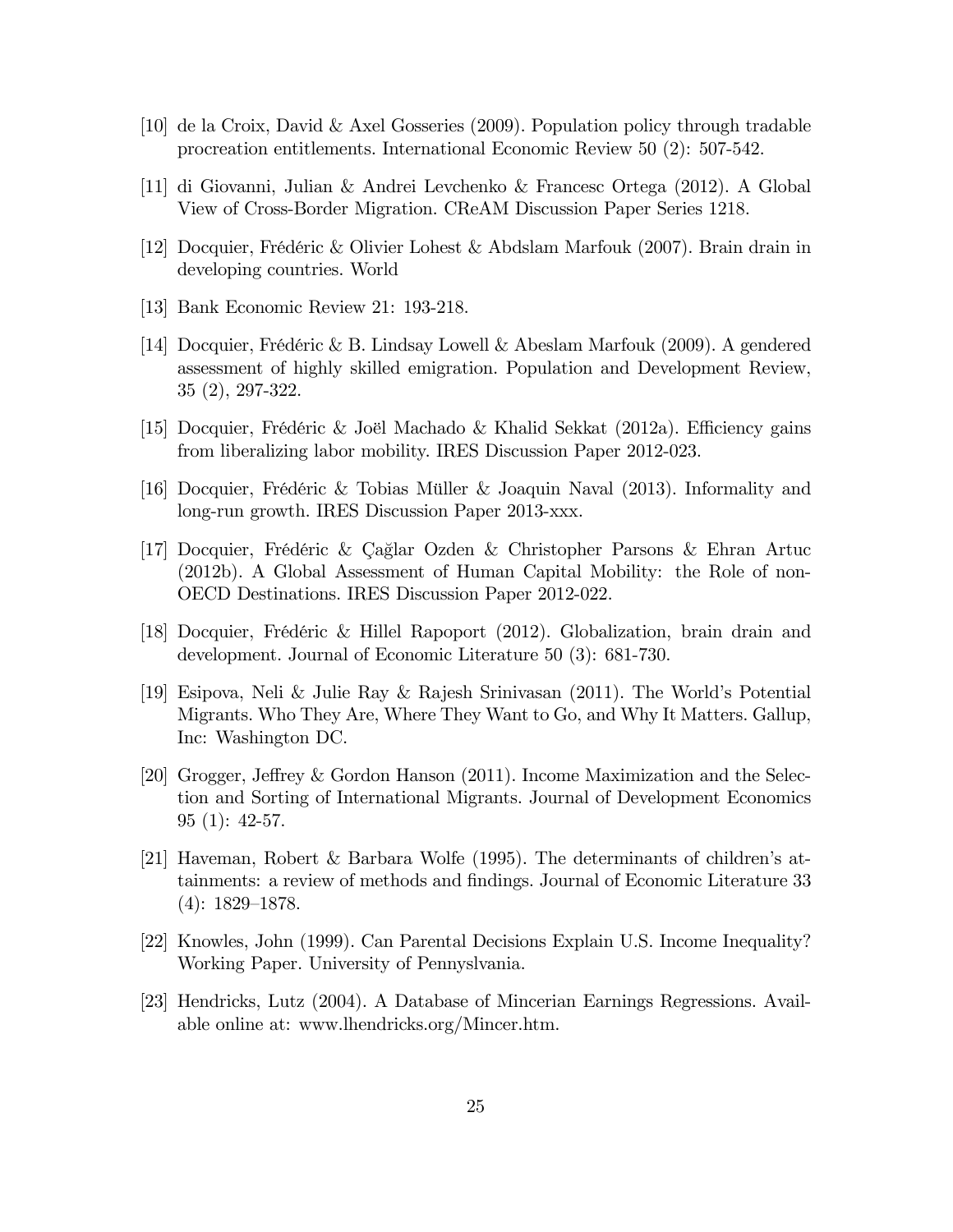- [24] Kapur, Devesh & John McHale (2009): International migration and the world income distribution. Journal of International Development 21, 1102-1110.
- [25] King, Robert G. (1995). Quantitative theory and econometrics. Economic Quarterly, Federal Reserve Bank of Richmond, 53-105.
- [26] Marchiori, Luca & I-Ling Shen & Frédéric Docquier (2012). Brain drain in globalization: a general equilibrium analysis from the perspective of sending countries. Economic Inquiry, forthcoming.
- [27] McFadden, Daniel L. (1984). Econometric analysis of qualitative response models. In: Griliches, Z., Intriligator, M. (Eds.), Handbook of Econometrics, Volume 2. Elsevier/North-Holland, Amsterdam.
- [28] Pritchett, Lant (1997). Divergence, Big Time. Journal of Economics Perspetives 11 (3): 3-17.
- [29] Quah, Danny (1997). Empirics for Growth and Distribution: Polarization, Stratification, and Convergence Clubs. Journal of Economic Growth 2: 27-59.
- [30] Sala-I-Martin, Xavier (2006): The world distribution of income: falling poverty and convergence period. Quarterly Journal of Economics 121  $(2)$ : 351–397.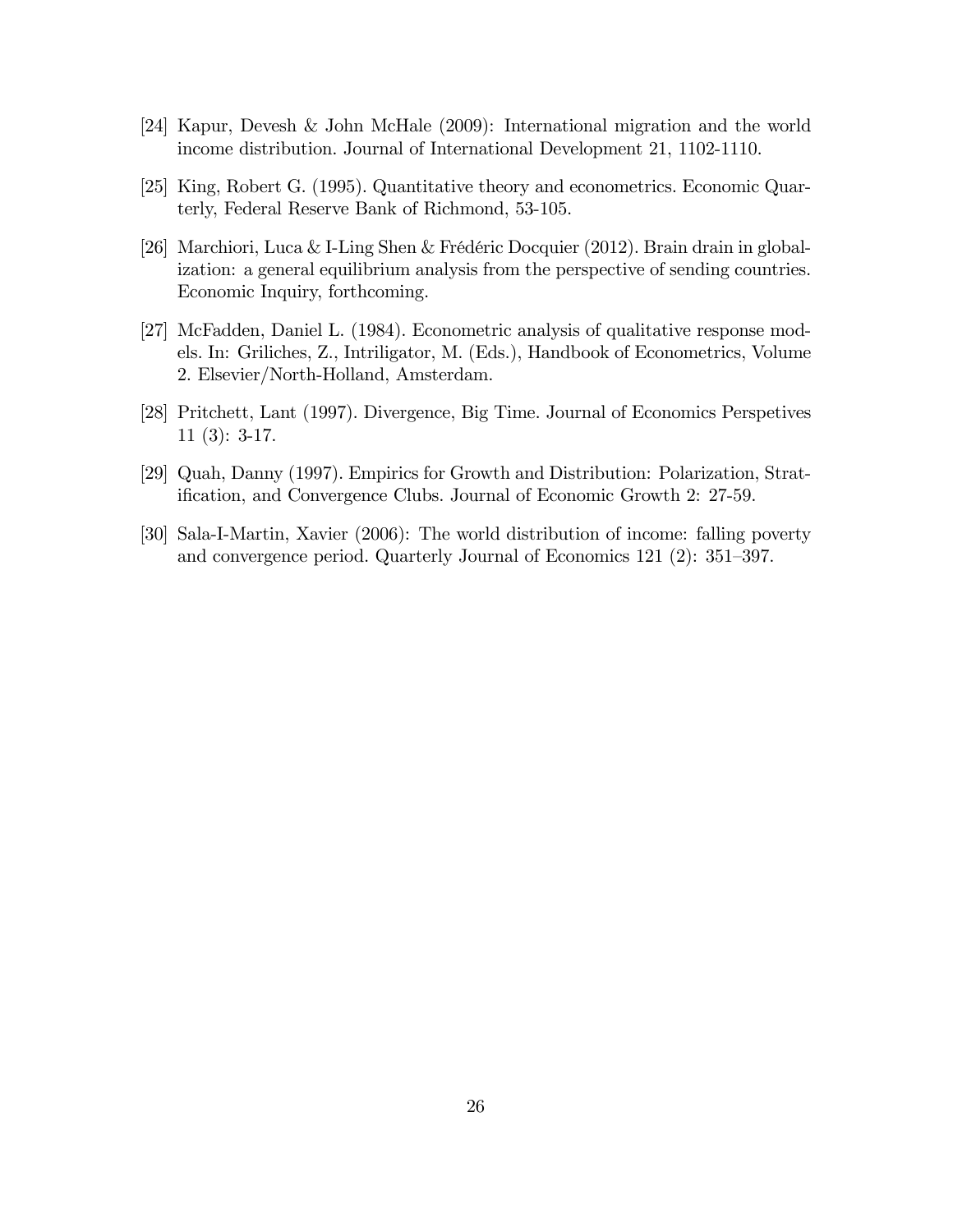### Appendix on parametrization

Before simulating repatriation and liberalization shocks, we calibrate the model to fit the evolution of the world economy between 1975 and 2000 and to fit the demographic projections of the United Nations for the period 2000-2075. Section A describes our calibration strategy and defines the "Baseline as Usual" trajectory of the world economy (henceforth denoted BAU). Then, in Section B, we identify migration barriers that would be removed in case of a complete liberalization of cross-border migration.

#### A. Calibration of the BAU

The calibration of the BAU is based on the six steps described below. Figure A1 and Table A1 illustrate some major stylized facts.

First, preferences are assumed to be identical across countries and time invariant. The set of structural parameters,  $(\theta, \lambda, \phi)$ , is calibrated using insights from the recent literature. As for parameter  $\phi$ , the time-cost of having a child, evidence in Haveman and Wolfe (1995) and Knowles (1999) suggests that the opportunity cost of a child is equivalent to about 15 percent of the parents' time endowment. This means that the maximal/biological fertility rate equals 6.7 children per adult, or 13 per couple. As for the altruism parameter  $\theta$ , the literature provides a range of values between 0.10 in de la Croix and Gooseries (2009), 0.17 in de la Croix an Doepke (2004), 0.19 in Docquier et al. (2013), 0.27 in de la Croix an Doepke (2003). As for the preference for basic education  $\lambda$ , de la Croix and Doepke (2003, 2004) used values of 0.635 and 0.6, respectively, while de la Croix and Gooseries (2009) used 0.578. We use  $(\theta, \lambda, \phi) = (0.3, 0.6, 0.15)$ . In a robustness analysis, we will let parameters  $\theta$ and  $\lambda$  to vary by  $\pm 0.1$ . We also normalize the scale parameter  $\mu$  to unity in the distribution of random component of utility, a standard assumption in the literature on the determinants of migration.

Second, data on the size and education structure of the native and resident labor forces in 2000 ( $N_{i,00}^s$ ,  $L_{i,00}^s$  and  $h_{i,00}$ ) are obtained from Docquier, Lowell and Marfouk (2009). Data on the size and structure of the resident labor force in 1975 ( $N_{i,75}^s$  and  $h_{i,75}$ ) are taken from Defoort (2008). Aggregating natives with secondary and tertiary education in 2000,  $q_{i,75}N_{i,00}$ , we identify the number of children who received basic education in the previous period. Calculating the proportion of college educated natives among adults with basic education,  $\pi_{i,00} = N_{i,00}^h/q_{i,75}N_{i,00}$ , allows us to identify the proportion of skilled among the labor force  $z_{i,00} = \pi_{i,00}q_{i,75}$ . The average growth rate of the population is given by  $n_{i,75} = N_{i,00}/L_{i,75}$ .

Third, we calibrate wages and Total Factor Productivity (TFP) in 1975 and 2000. Data on GDP in USD in 1975 and 2000 are obtained for the World Development Indicators. We estimate the wage ratio between college graduates and the less educated using data on returns to schooling and average years of education. Mincerian returns to schooling,  $MR_i$ , are available for 54 countries in Hendricks (2004) around the year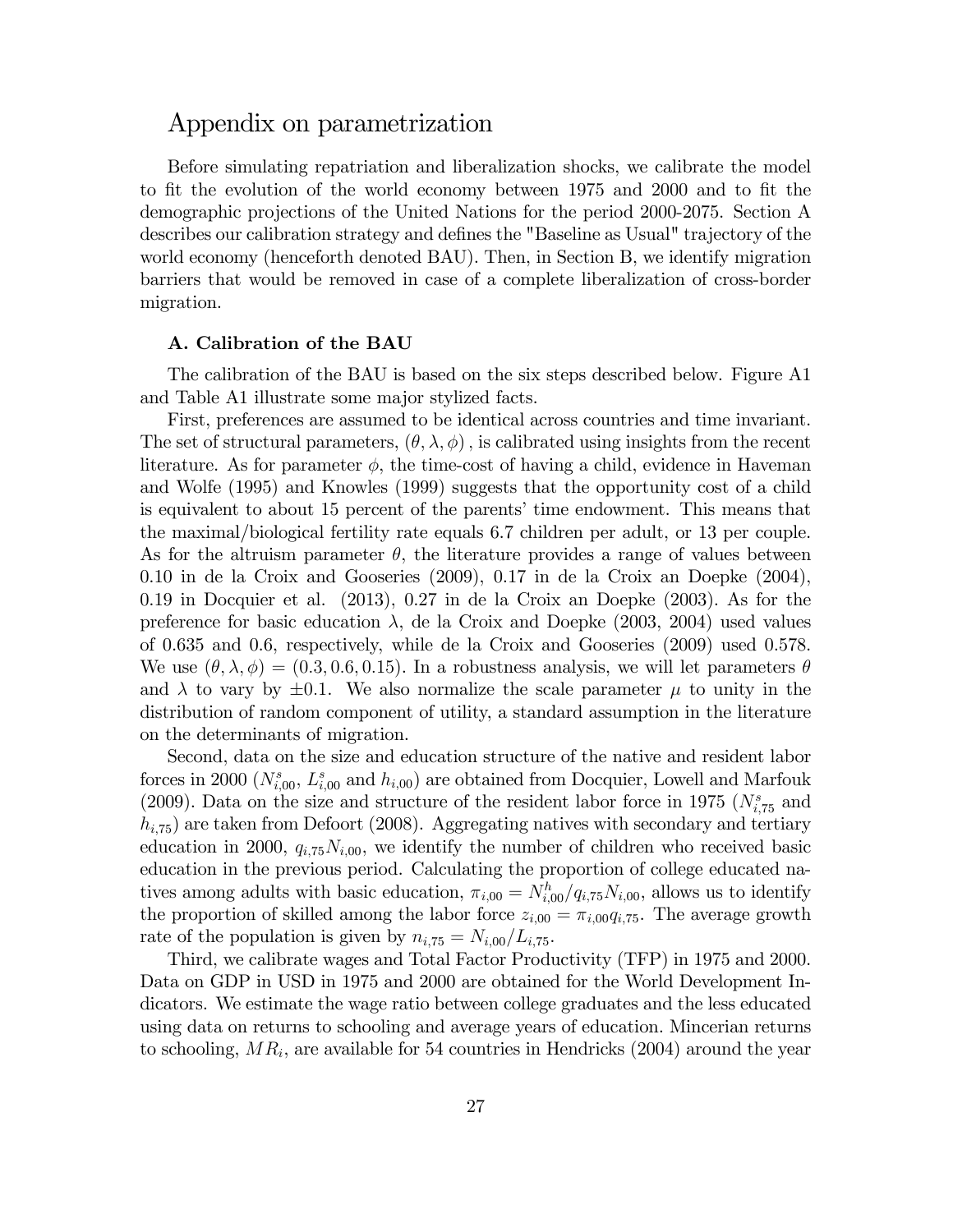2000. For the same countries, we use Barro and Lee (2010) data and compute the difference in years of schooling in 2000,  $DY_{i,00}$ , between college graduates and the less educated. The wage ratio is then computed as  $\sigma_{i,00} = (1 + MR_{i,00})^{DY_{i,00}}$ . For countries where data are not available, we predict the wage ratio using a log-linear function of the skill ratio in the resident labor force,  $\ln \sigma_{i,00} = 0.25 - 0.31 \ln \frac{h_{i,00}}{1 - h_{i,00}}$ (see Figure A.1.a). These parameters are obtained from a simple OLS regression  $(R^2=0.57)$ . The slope of this function is compatible with a CES production function combining high-skilled and low-skilled workers with an elasticity of substitution of 3 (as in Docquier et al., 2012a). In the baseline scenario, we assume  $\sigma_{i,t}$  is time invariant (i.e. we fix within-country inequality to its level in 2000). For the years 1975 and 2000, we identify  $A_{i,t}$  as a residual of the production function (17), and wages,  $w_{i,t}^s$ , using (18) and (19). Figure A.1.b clearly shows a convergence process in TFP levels: the growth rate of TFP has been large in initially poorer countries. Hence, in the BAU, we assume a 1.3 average annual growth rate of TFP in the United States and use the following estimated specification for other countries

$$
\ln\left(\frac{A_{i,t+1}}{A_{i,t}}\right) = -0.53 + 0.52 \ln\left(\frac{A_{US,t}}{A_{i,t}}\right) + 0.69HIGH_i
$$
  
+0.37EMER<sub>i</sub> + 0.65GCC<sub>i</sub> + 0.19LAC<sub>i</sub>

where  $(HIGH_i, EMER_i, GCC_i, LAC_i)$  is a set of regional dummies for high-income countries, emerging countries, members of the Gulf Cooperation Council and Latin America and the Caribbean. All coefficients are significant at less than 1 percent while other regional dummies are not. Given this convergence process in the BAU, the TFP interquartile ratio and its coefficient of variation are divided by two between 2000 and 2075 (from 7.04 to 3.65 and from 1.32 to 0.65, respectively). The combination of convergence forces and regional dummies is such that TFP growth will be lower in Northern Africa and Middle-East oil producing countries than in other high-income countries. Our baseline is compatible with a long-run decline of TFP in the oil industry.

Fourth, we calibrate the deterministic part of utility,  $\ln v_{i,t}^s$ . Our identification strategy assumes that (i) high-skilled parents educate all their children  $(q_{i,75}^h = 1)$ , (ii) high-skilled parents have a fixed number of children  $\overline{n}_{i,75}^h$  close to the replacement rate, and (iii) for cultural reasons, child labor is only envisaged in low-skilled families  $(\varphi_i^l = 1 \text{ and } \varphi_i^h = 0)$ . Using data on  $n_{i,75}$  and  $h_{i,75}$ , we identify  $n_{i,75}^l$  as the residual of (13). As for the choice of  $\overline{n}_{i,75}^h$ , we use data from Kremer and Chen (1999) who computed the differential fertility in 1985-89 for 26 developing countries. On average, the fertility differential between college graduates and less educated workers,  $n_{i,t}^h / n_{i,t}^l$ , equals  $0.605$ , and the correlation between country-specific fertility differentials and the human capital of women is so low  $(0.14)$  that we can consider the fertility differential as independent of the level of development. We set  $\overline{n}_{i,75}^h$  in such a way that the world average level of  $n_{i,t}^h/n_{i,t}^l$  equals 0.605 which gives a value of 1.025 (i.e. the high-skilled fertility rate equals the demographic replacement rate). We calibrate  $w_{i,t}^c$  as a residual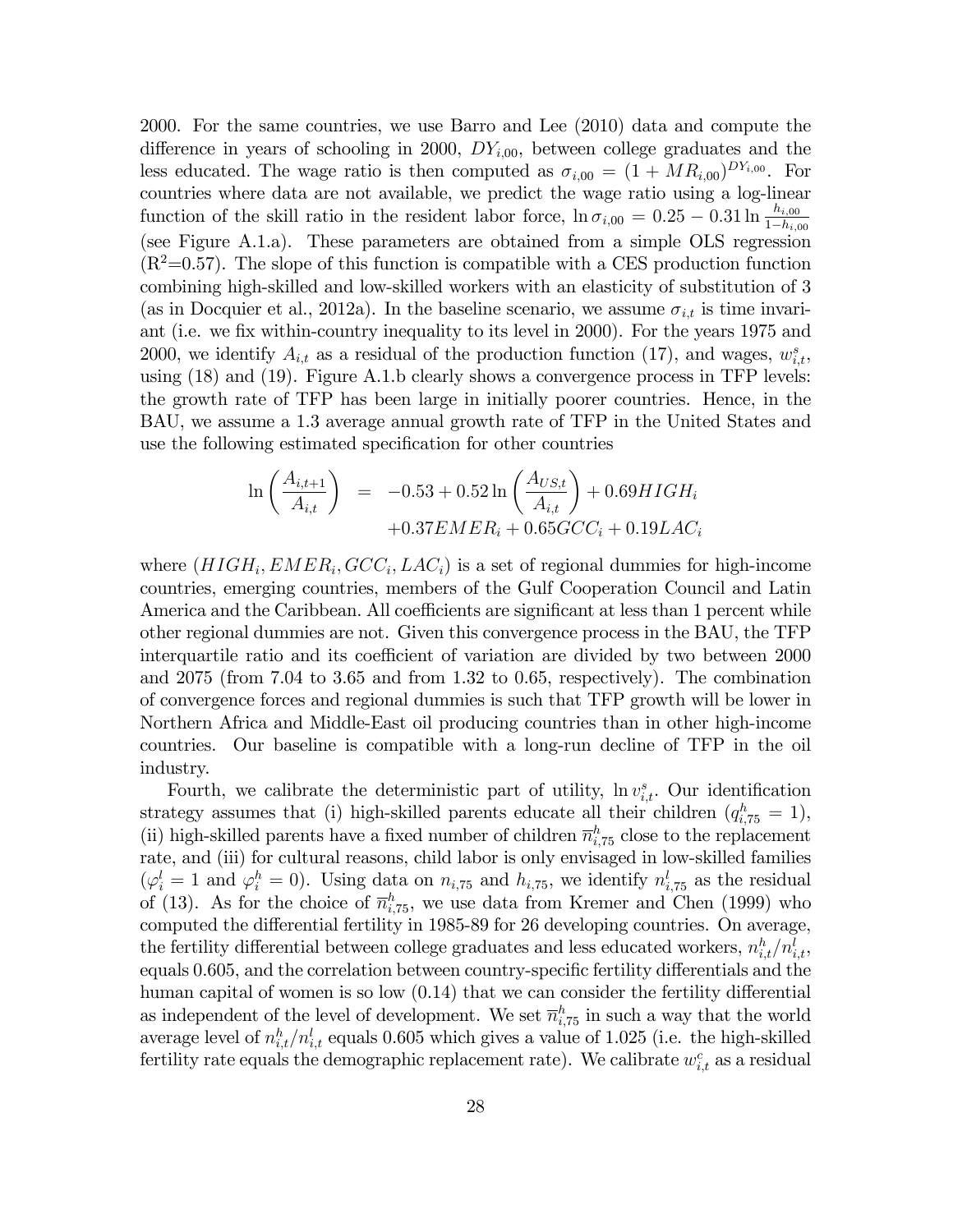of (6) and have:

$$
\omega_{i,75} \equiv \frac{w^c_{i,75}}{w^l_{i,75}} = \phi - \frac{\theta(1-\lambda)}{n^l_{i,75}} > 0.
$$

Since  $n_{i,75}^{l}$  exceeds unity in every country, a sufficient condition for  $\omega_{i,t}$  to be positive is  $\phi > \theta(1 - \lambda)$ . This variable governs the growth rate of the labor force. In 1975, the calibrated level of  $\omega_{i,75}$  is negatively correlated with GDP per capita (coefficient of correlation of -0.5). We expected such a negative correlation since child labor and labor participation rates of young individuals below age 25 are decreasing with development. In the BAU and in line with the convergence in TFP levels, we assume  $\omega_{i,t}$  will be 2, 20 and 40 percent lower than  $\omega_{i,75}$  in the years 2000, 2025 and 2050, respectively. With this trend in  $\omega_{i,t}$ , our population projections in the BAU (a world labor force of  $4.956, 6.722$  and  $7.874$  billion in  $2025, 2050$  and  $2075$ , respectively) fit very well the medium demographic projections of the United Nations (4.903, 6.370 and 7.202 billion in 2025, 2050 and 2075, respectively). Then, we calibrate  $e_{i,75}^h$  as a residual of (9) and express it as a fraction of  $w_{i,75}^h$ , the wage of high-skilled workers (i.e. teachers):

$$
\varepsilon_{i,75}^h \equiv \frac{e_{i,75}^h}{w_{i,75}^h} = \frac{\theta}{\overline{n}_{i,75}^h} - \phi > 0.
$$

Because  $\overline{n}_{i,75}^h$  is constant across countries, we obtain a constant value of 0.143 for all countries. Finally, we calibrate  $e_{i,75}^{l}$  as a residual of (14), accounting for (6) and (7):

$$
e_{i,75}^l = \frac{\lambda n_{i,75}^l (1 - h_{i,75}) (\phi w_{i,75}^l - w_{i,75}^c)}{(1 - \lambda)(n_{i,75}q_{i,75} - \overline{n}_{i,75}^h h_{i,75})} - w_{i,75}^c
$$

and compute  $\varepsilon_{i,75}^l \equiv e_{i,75}^l/w_{i,75}^h$ , which is not correlated with the level of GDP per capita (coefficient of correlation of -0.015). The BAU assumes that  $\varepsilon_{i,75}^{s}$  are time invariant for all s. On this basis, we can compute the optimal level of the deterministic component of utility,  $\ln v_{i,t}^s \ \forall i, t$ .

Fifth, the data set in Docquier et al. (2012b) documents bilateral migration stocks in 2000 for all pairs of countries  $(N_{ki,00}^s)$  and stocks of native stayers  $(N_{kk,00}^s)$ by education level. Bilateral migration costs  $(1-x_{ki,00}^s)$  are calibrated for each pair of countries as residuals of (11). In the BAU, we assume that  $x_{ki,t}^s = x_{ki,00}^s$  are constant for all s. Hence, two forces are governing the evolution of cross-border migration. On the one hand, population growth is larger in poor countries: this would increase the immigration pressure in high-income countries at constant wages. On the other hand, TFP convergence reduces wage disparities across countries and incentives to emigrate. In the BAU, these two forces balance out so that immigration rates in rich countries are almost constant over time. Figure A.1.c shows the strong correlation between immigration rates in 2000 and 2075. Due to the TFP decline in oil producing countries, large decrease in immigration rates are predicted for these countries.

Once levels of  $\ln v_{i,00}^s$  and  $(1 - x_{ki,00}^s)$  are calculated, the (before-migration) expected utility of college graduates and less educated workers from country k can be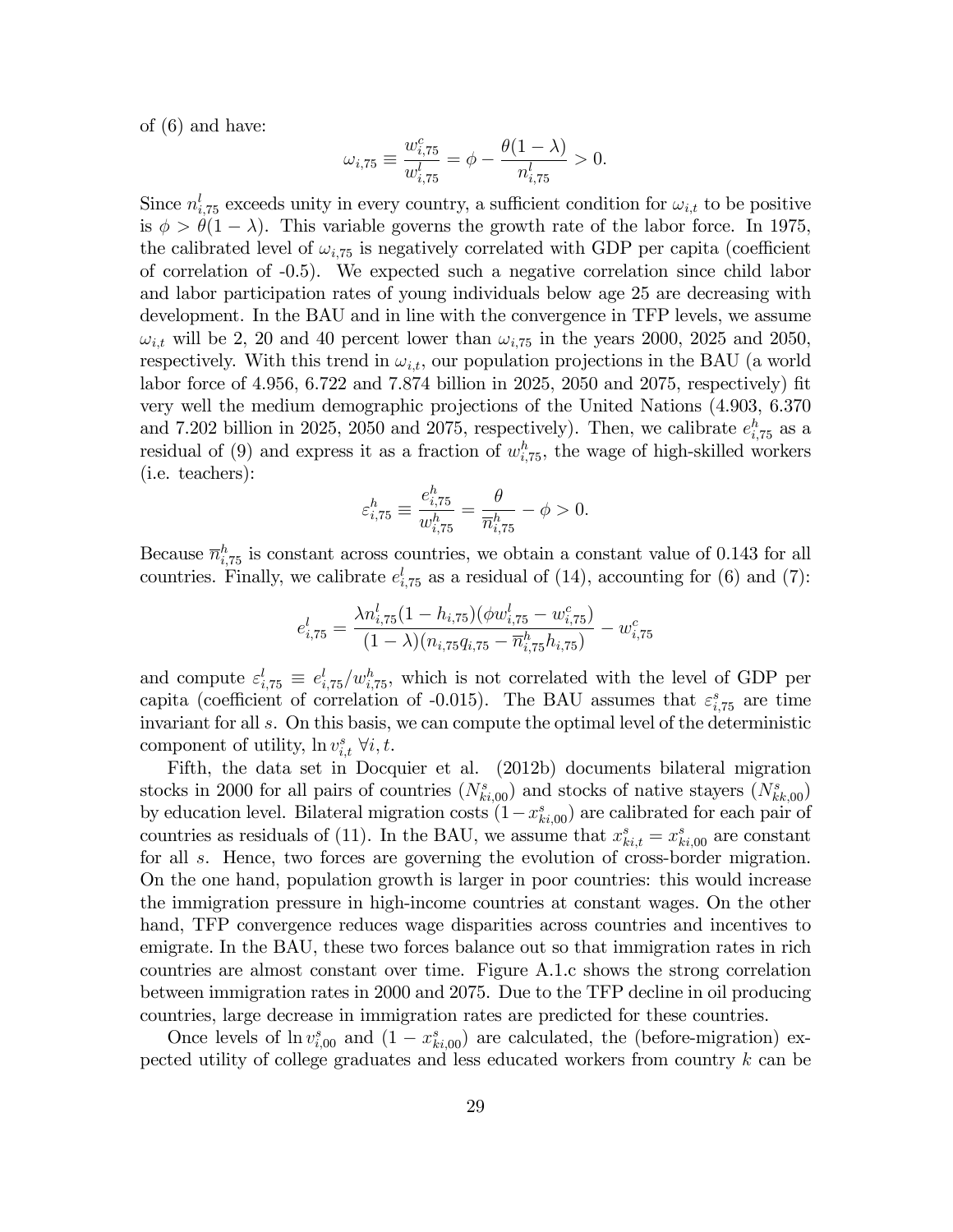calculated as  $\ln \sum_{i=1}^{I} (1 - x_{ki,00}^h) v_{i,00}^h$ . The upper bound of the higher education cost  $\overline{\tau}_{k,00}$  can then be obtained as a residual of (12). This gives

$$
\overline{\tau}_{k,00} = \frac{\sum_{i=1}^{I} (1 - x_{ki,00}^h) v_{i,00}^h}{\pi_{i,00} \sum_{i=1}^{I} (1 - x_{ki,00}^l) v_{i,00}^l} - \frac{1 - \pi_{i,00}}{\pi_{i,00}}
$$

In the BAU, we assume that  $\overline{\tau}_{k,t}$  is time invariant. The world proportion of college graduates will increase from 11.2 to 16.7 percent between 2000 and 2075 (see Table A.1 and Figure A.1.d). It will double in developing countries and increase by about one third in high-income countries. Combined with TFP growth, the rise in human capital increases GDP per worker from USD 11.3 to 48.8 thousand between 2000 and 2075 (see Table A.1). Spectacular increases are observed in emerging economies (China, India, Latin America) and, to a lesser extent, in the least developed countries.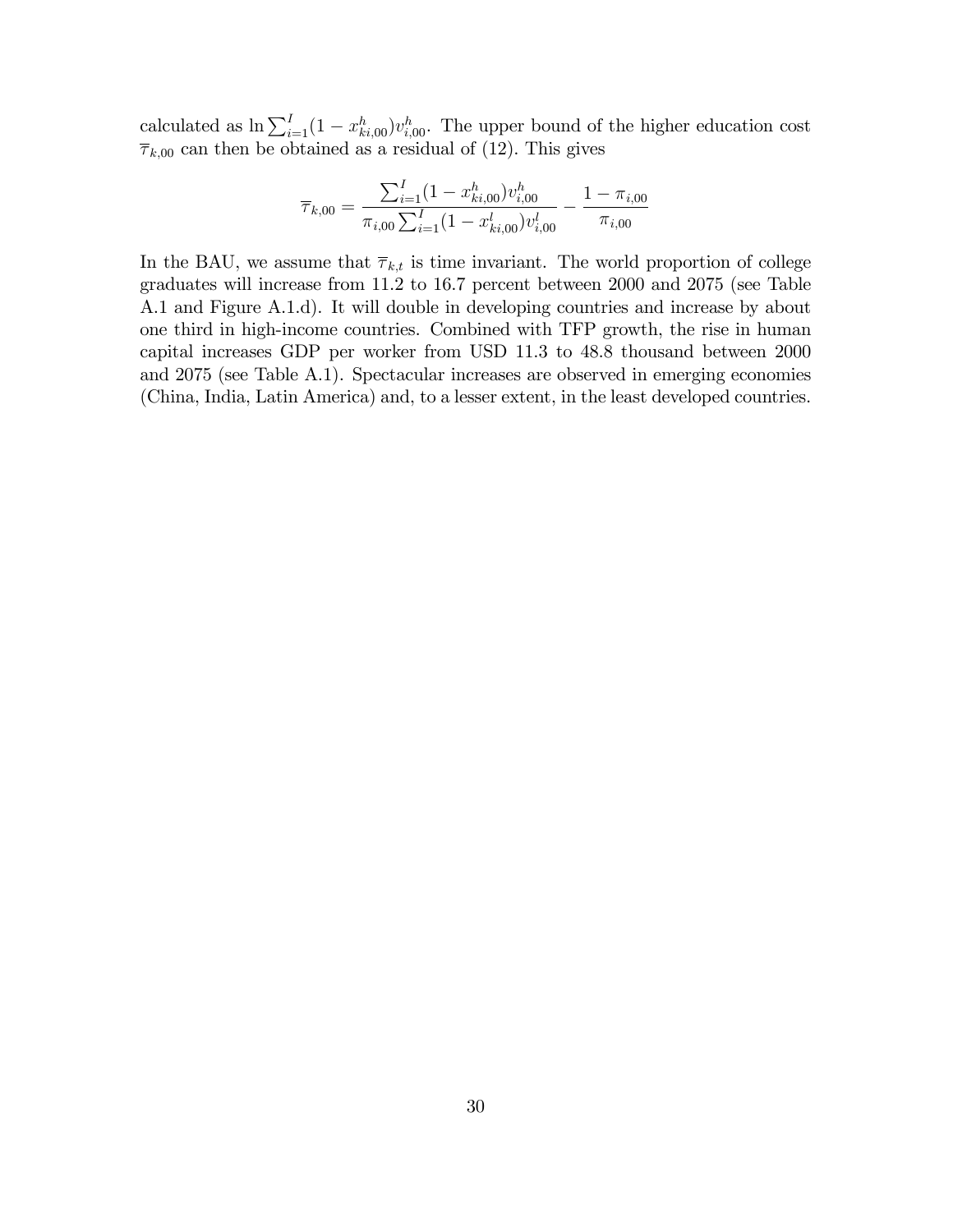

The elasticity equals -0.301 ( $R^2$ =0.56). Figure A.1.b plots the average annual growth rate of TFP between 1975 and 2000 over the log of TFP in 1975. The convergence speed equals 1.5 percent per year ( $R^2=0.49$ ). Figures A.1.c and A.1.d plot the immigration rates and shares of college graduates in the labor force in 2075 over its value in 2000. Immigration are stable in most countries, except in oil producing countries Note. Figure A.1.a plots the log of the wage ratio between college graduates and the less educated  $(Y$ -axis) over the log of the skill ratio. where they decrease due to convergence in TFP. On average, the proportion of college educated increases from 11.2 to 15.7 percent between in 1975. The convergence speed equals 1.5 percent per year (R2=0.49). Figures A.1.c and A.1.d plot the immigration rates and shares of Note. Figure A.1.a plots the log of the wage ratio between college graduates and the less educated (Y-axis) over the log of the skill ratio. The elasticity equals -0.301 (R<sup>2</sup>=0.56). Figure A.1.b plots the average annual growth rate of TFP between 1975 and 2000 over the log of TFP college graduates in the labor force in 2075 over its value in 2000. Immigration are stable in most countries, except in oil producing countries where they decrease due to convergence in TFP. On average, the proportion of college educated increases from 11.2 to 15.7 percent between  $2000$  and  $2075\hspace{-4pt}.$ 2000 and 2075.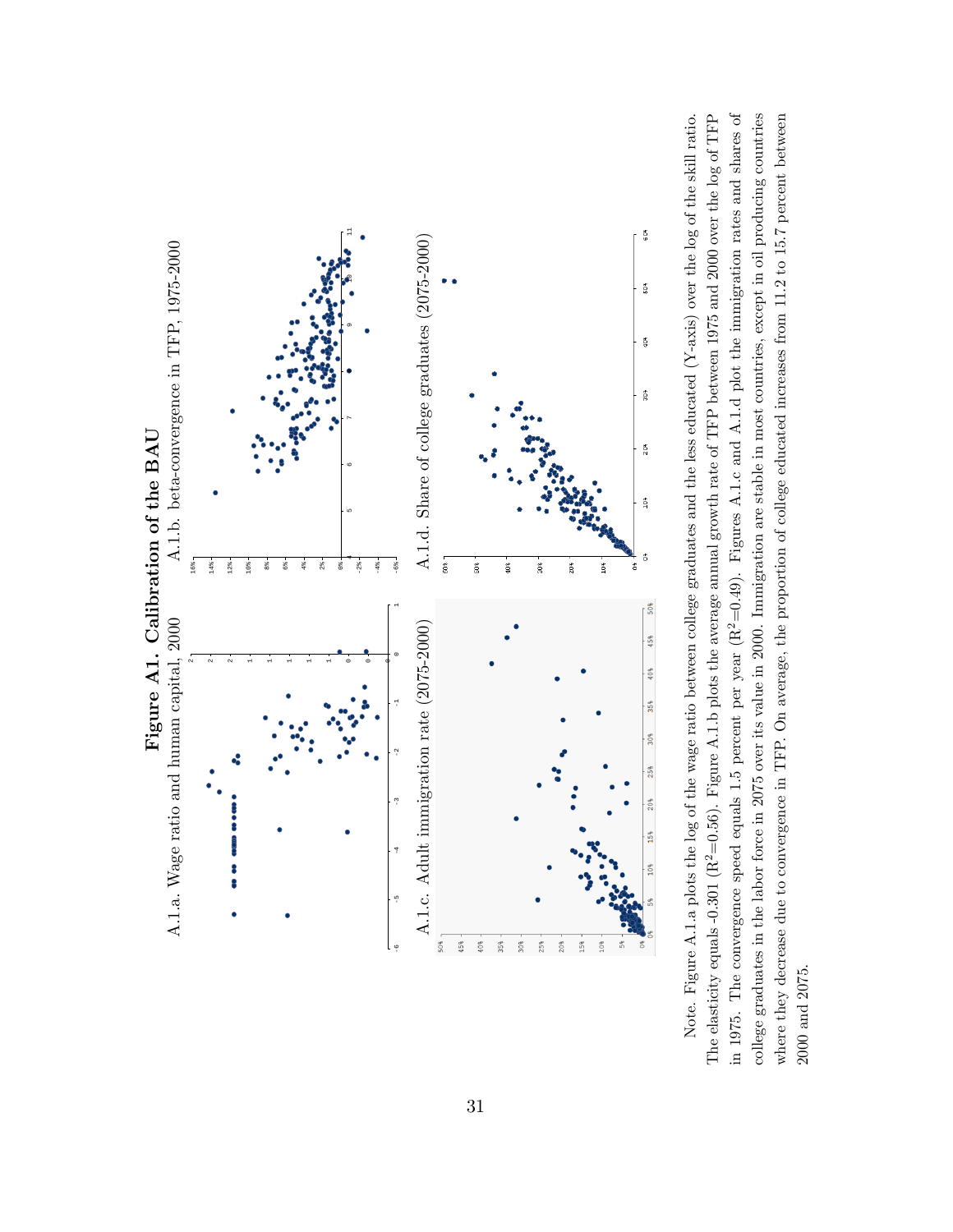|                                                                                                                                                                                                                                                                                                                                                                                                                                                              |                                                                                                                                                                                                                                                                                                                      | Pop.25+ $\overline{\text{in}}$                                           | mil.                                                                |        |                   | College graduates (as $%$ ) |                 |                 |                   |                   | Children per adult |         |                |                                          | GDP per worker (in thous. |          |
|--------------------------------------------------------------------------------------------------------------------------------------------------------------------------------------------------------------------------------------------------------------------------------------------------------------------------------------------------------------------------------------------------------------------------------------------------------------|----------------------------------------------------------------------------------------------------------------------------------------------------------------------------------------------------------------------------------------------------------------------------------------------------------------------|--------------------------------------------------------------------------|---------------------------------------------------------------------|--------|-------------------|-----------------------------|-----------------|-----------------|-------------------|-------------------|--------------------|---------|----------------|------------------------------------------|---------------------------|----------|
|                                                                                                                                                                                                                                                                                                                                                                                                                                                              | 2000                                                                                                                                                                                                                                                                                                                 | 2025                                                                     | $\mathbf{50}$<br>$\mathcal{S}$                                      | 2075   | 2000              | 2025                        | 2050            | 2075            | 2000              | 2025              | 2050               | 2075    | 2000           | 2025                                     | 2050                      | 2075     |
| World                                                                                                                                                                                                                                                                                                                                                                                                                                                        | 3,180                                                                                                                                                                                                                                                                                                                | $\frac{4,956}{913}$                                                      | 6,722                                                               | ,874   | 11.2              | 11.2                        | $\overline{31}$ | 15.7            | 1.56              | 36                | 117                | 1 . I 7 | 113            | $\mathbf{\mathcal{C}}$<br>$\frac{8}{15}$ | 30.1                      | 48.8     |
|                                                                                                                                                                                                                                                                                                                                                                                                                                                              | 694                                                                                                                                                                                                                                                                                                                  |                                                                          | 1,131                                                               | 1,334  | $\overline{30.1}$ | 32.2                        | 36.2            | 39.8            | 1.24              | $\frac{16}{1}$    | 1.10               | Ξ       | 30.4           | 43.9                                     | 65.8                      | 99.2     |
|                                                                                                                                                                                                                                                                                                                                                                                                                                                              |                                                                                                                                                                                                                                                                                                                      |                                                                          |                                                                     | 6,541  | 5.9               | 6.5                         | 8.4             | 10.8            | 0.65              | ⊕.                | 1.19               | 1.19    | 6.0            | 12.4                                     | 22.9                      | 38.5     |
|                                                                                                                                                                                                                                                                                                                                                                                                                                                              | 2,486<br>248<br>250                                                                                                                                                                                                                                                                                                  |                                                                          | $\begin{array}{c} 5{,}591 \\ 721 \end{array}$                       | 892    | 2.5               | 2.7                         | 3.6             | 4.6             | 0.95              | بر<br>24          | 1.25               | 1.25    | 2.2            | 5.5                                      | 10.9                      | 18.4     |
|                                                                                                                                                                                                                                                                                                                                                                                                                                                              |                                                                                                                                                                                                                                                                                                                      |                                                                          | 733                                                                 | 906    | $\overline{2.1}$  | 2.4                         | 3.2             | 4.2             | 16.1              | $\overline{56}$ . | 1.26               | 1.26    | 2.1            | 5.3                                      | 10.7                      | 18.2     |
| $\begin{tabular}{c c} \hline \textbf{HGH} \\ \hline \textbf{H}S \\ \textbf{LOW} \\ \textbf{LOW} \\ \textbf{LOW} \\ \textbf{LOM} \\ \textbf{HOM} \\ \textbf{HOM} \\ \textbf{HOM} \\ \textbf{HOM} \\ \textbf{HOM} \\ \textbf{HOM} \\ \textbf{HOM} \\ \textbf{HOM} \\ \textbf{HOM} \\ \textbf{HOM} \\ \textbf{HOM} \\ \textbf{HOM} \\ \textbf{HOM} \\ \textbf{HOM} \\ \textbf{HOM} \\ \textbf{HOM} \\ \textbf{HOM} \\ \textbf{HOM} \\ \textbf{HOM} \\ \textbf{$ | $25\,$                                                                                                                                                                                                                                                                                                               | $\frac{4,043}{474}$<br>$\frac{474}{480}$<br>$\frac{40}{412}$             | $rac{53}{469}$ 37<br>38<br>38                                       | 58     | 9.8               | 10.9                        | 14.8            | $\frac{0.61}{}$ | $\overline{18.1}$ | $95 -$            | 1.22               | 1.21    | 10.9           | 16.9                                     | 27.4                      | 43.9     |
|                                                                                                                                                                                                                                                                                                                                                                                                                                                              |                                                                                                                                                                                                                                                                                                                      |                                                                          |                                                                     | 502    | 19.3              | 21.3                        | 24.4            | 27.6            | 1.21              | Ξ                 | 1.04               | 1.04    | 23.8           | 33.7                                     | 49.8                      | 73.6     |
|                                                                                                                                                                                                                                                                                                                                                                                                                                                              | $\frac{1}{33}$ $\frac{3}{2}$ $\frac{3}{2}$ $\frac{3}{2}$ $\frac{3}{2}$ $\frac{3}{2}$ $\frac{3}{2}$ $\frac{3}{2}$ $\frac{3}{2}$ $\frac{3}{2}$ $\frac{3}{2}$ $\frac{3}{2}$ $\frac{3}{2}$ $\frac{3}{2}$ $\frac{3}{2}$ $\frac{3}{2}$ $\frac{3}{2}$ $\frac{3}{2}$ $\frac{3}{2}$ $\frac{3}{2}$ $\frac{3}{2}$ $\frac{3}{2}$ | $\begin{array}{c} 251 \\ 511 \\ 874 \\ 968 \\ 968 \\ 371 \\ \end{array}$ |                                                                     | 443    | 51.3              | 53.3                        | 55.7            | 56.6            | 1.19              | ZET               | 1.16               | 1.16    | 43.1           | 63.9                                     | 94.8                      | 139.5    |
|                                                                                                                                                                                                                                                                                                                                                                                                                                                              |                                                                                                                                                                                                                                                                                                                      |                                                                          |                                                                     | 86     | 43.6              | 45.9                        | 50.5            | 52.8            | 1.22              | 15                | 1.12               | 1.12    | 31.9           | 40.3                                     | 55.4                      | $78.6\,$ |
|                                                                                                                                                                                                                                                                                                                                                                                                                                                              |                                                                                                                                                                                                                                                                                                                      |                                                                          |                                                                     | 241    | 7.7               | 19.0                        | 21.7            | 24.8            | 1.24              | 13                | 1.04               | 1.04    | 0.7            | 15.5                                     | 24.5                      | 37.8     |
|                                                                                                                                                                                                                                                                                                                                                                                                                                                              |                                                                                                                                                                                                                                                                                                                      |                                                                          |                                                                     | 1,559  | $4.7\,$           | 5.2                         | $6.8\,$         | 8.8             | 1.82              | 7F.               | 1.21               | 1.21    | $\frac{1}{4}$  | 11.2                                     | 23.4                      | $40.8$   |
|                                                                                                                                                                                                                                                                                                                                                                                                                                                              |                                                                                                                                                                                                                                                                                                                      |                                                                          | $\begin{array}{c} 1,284 \\ 1,125 \\ 1,381 \\ 57 \\ 422 \end{array}$ | 1,171  | 2.6               | 2.7                         | 3.1             | 3.6             | 1.29              | 1.16              | 1.04               | 1.04    | 5.4            | 12.0                                     | 21.6                      | 34.7     |
|                                                                                                                                                                                                                                                                                                                                                                                                                                                              | $561$ $14$                                                                                                                                                                                                                                                                                                           |                                                                          |                                                                     | 1,648  | 10.2              | 10.0                        | 11.9            | 14.4            | 1.75              | 45                | 1.21               | 1.21    | 10.5           | 16.2                                     | 26.7                      | $42.6\,$ |
|                                                                                                                                                                                                                                                                                                                                                                                                                                                              |                                                                                                                                                                                                                                                                                                                      |                                                                          |                                                                     | $80\,$ | 12.8              | 12.0                        | 15.7            | 20.3            | 1.88              | Ę                 | 1.25               | 1.24    | 28.6           | 37.7                                     | 56.6                      | 85.8     |
|                                                                                                                                                                                                                                                                                                                                                                                                                                                              | 132                                                                                                                                                                                                                                                                                                                  |                                                                          |                                                                     | 517    | 7.8               | 8.5                         | 1.8             | 16.1            | 2.13              | .63               | 1.29               | 1.28    | 7.8            | 10.6                                     | 16.6                      | 25.9     |
|                                                                                                                                                                                                                                                                                                                                                                                                                                                              | 225                                                                                                                                                                                                                                                                                                                  | 431                                                                      | 660                                                                 | 821    |                   | $\overline{3}\overline{1}$  | 4.0             | 12              | 0.92              | 53.               | 1.25               | 1.25    | 3.5            | 6.7                                      | 12.4                      | 20.4     |
| LAC                                                                                                                                                                                                                                                                                                                                                                                                                                                          | 251                                                                                                                                                                                                                                                                                                                  | 443                                                                      | 637                                                                 | 755    | $\frac{4}{11}$    | 12.9                        | 17.6            | 23.4            | 1.83              | 1.49              | 1.22               | 1.21    | $\frac{0}{11}$ | 22.1                                     | 41.9                      | 73.5     |

Table A1. Regional predictions in the BAU Table A1. Regional predictions in the BAU Note. Pop 25+ is the population aged 25 and over in million (proxy for the labor force). College graduates (as  $\%$ ) is the percentage of by the labor force in thousands of USD. We use the following abbreviations for country groups: HIGH = high-income countries,  $DEF V =$ members of European Union, USA = United States,  $CANZ =$ Canada, Australia and New Zealand,  $CIS =$ Commonwealth of Independent States (ex-Soviet Union), GCC = countries of the Gulf Cooperation Council, MENA = Middle East and Northern Africa, ASIA = other Note. Pop 25+ is the population aged 25 and over in million (proxy for the labor force). College graduates (as %) is the percentage of high-skilled adults 25+ in the labor force. Children per adult is the number of children per resident. GDP per worker is total GDP divided by the labor force in thousands of USD. We use the following abbreviations for country groups: HIGH = high-income countries, DEV = developing countries,  $LOW = low$ -income countries,  $LDC =$  least developed countries,  $SIDS =$  small islands developing states,  $EU27 = 27$ high-skilled adults 25+ in the labor force. Children per adult is the number of children per resident. GDP per worker is total GDP divided developing countries,  $\text{LOW} = \text{lower countries}, \text{LDC} = \text{least developed countries}, \text{SIDS} = \text{small islands developed events}$ members of European Union, USA = United States, CANZ = Canada, Australia and New Zealand, CIS = Commonwealth of Independent States (ex-Soviet Union), GCC = countries of the Gulf Cooperation Council, MENA = Middle East and Northern Africa, ASIA = other Asian countries (not included in the MENA or GCC), SSA = Sub-Saharan Africa, LAC = Latin American and Caribbean countries. Asian countries (not included in the MENA or GCC), SSA = Sub-Saharan Africa, LAC = Latin American and Caribbean countries.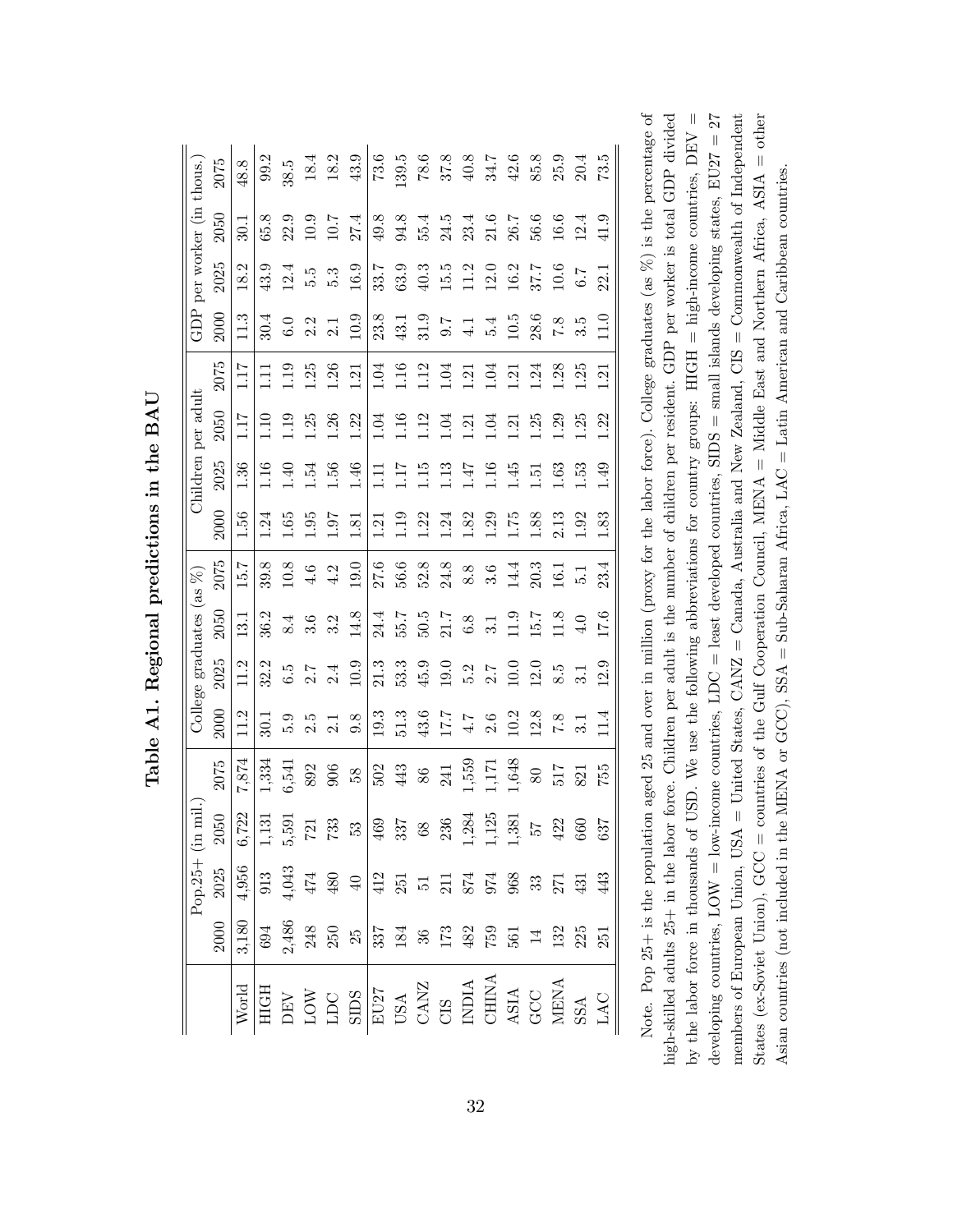#### B. The liberalization variant

Once the BAU is calibrated, we can simulate two migration shocks, a complete repatriation of people  $(x_{ij,t}^s = 1 \forall s, j \neq i)$  or a complete liberalization of international migration, i.e.  $x_{ij,t}^s = \underline{x}_{ij,t}^s \,\,\forall s,j \neq i$  where  $\underline{x}_{ij,t}^s$  stands for incompressible migration costs after policy restrictions have been removed. We assume the shock happens in 2025 and is permanent.

To identify incompressible migration costs, we use the backsolving strategy and identify legal costs as residual of the migration technology  $(11)$  in which effective migration stocks are replaced by desired migration stocks. In order to estimate the desired migration stocks, we follow Docquier et al. (2012a) and rely on the Gallup World Survey. This survey was organized between 2007 and 2009. It is based on phone and face-to-face interviews with 260.000 adults (1.000-3.000 per country), aged 15+, in a total of 135 countries (representing about 93 percent of the worldís adult population). Two questions are of interest for our analysis: "Ideally, if you had the opportunity, would you like to move permanently to another country, or would you prefer to continue living in this country?", and "To which country would you like to move?". We consider that "having the opportunity" is interpreted by the respondents as the complete absence of policy restrictions to movement. For each pair of countries and skill group, we compute the number of would-be migrants and add them to the number of effective migrants.

The Gallup 2007 Survey reveals that nearly 700 million adults would like to permanently emigrate to another country if they could (see Esipova et al., 2011). As shown on Figure A.2.a, most of these would-be migrants originate from poor countries and in particular from sub-Saharan Africa. The proportion of stayers who express aspirations to emigrate varies between one third and one half in the poorest countries. Stayers with higher education are the most likely to express a desire to emigrate although positive selection in desired migration is much smaller than in effective migration. Figure A.2.b shows that the average skill ratio of desires to emigrate is around 1.5 in low-income countries while the same ratio computed for effective migration ranges between 10 and 20. Two-thirds of these potential migrants named the United States as the top desired destination; other important destinations are Canada, European countries and Saudi Arabia.

Assuming that respondents do not internalize general equilibrium effects generated by the migration of other stayers in the world (i.e. the  $\ln v_{i,t}^s$ 's are fixed to their baseline values), we can identify incompressible migration costs in 2000  $(\underline{x}_{ij,00}^s)$  as residuals of (11). In our liberalization experiment, we assume  $x_{ij,t}^s = \underline{x}_{ij,00}^s$  from 2025 on.